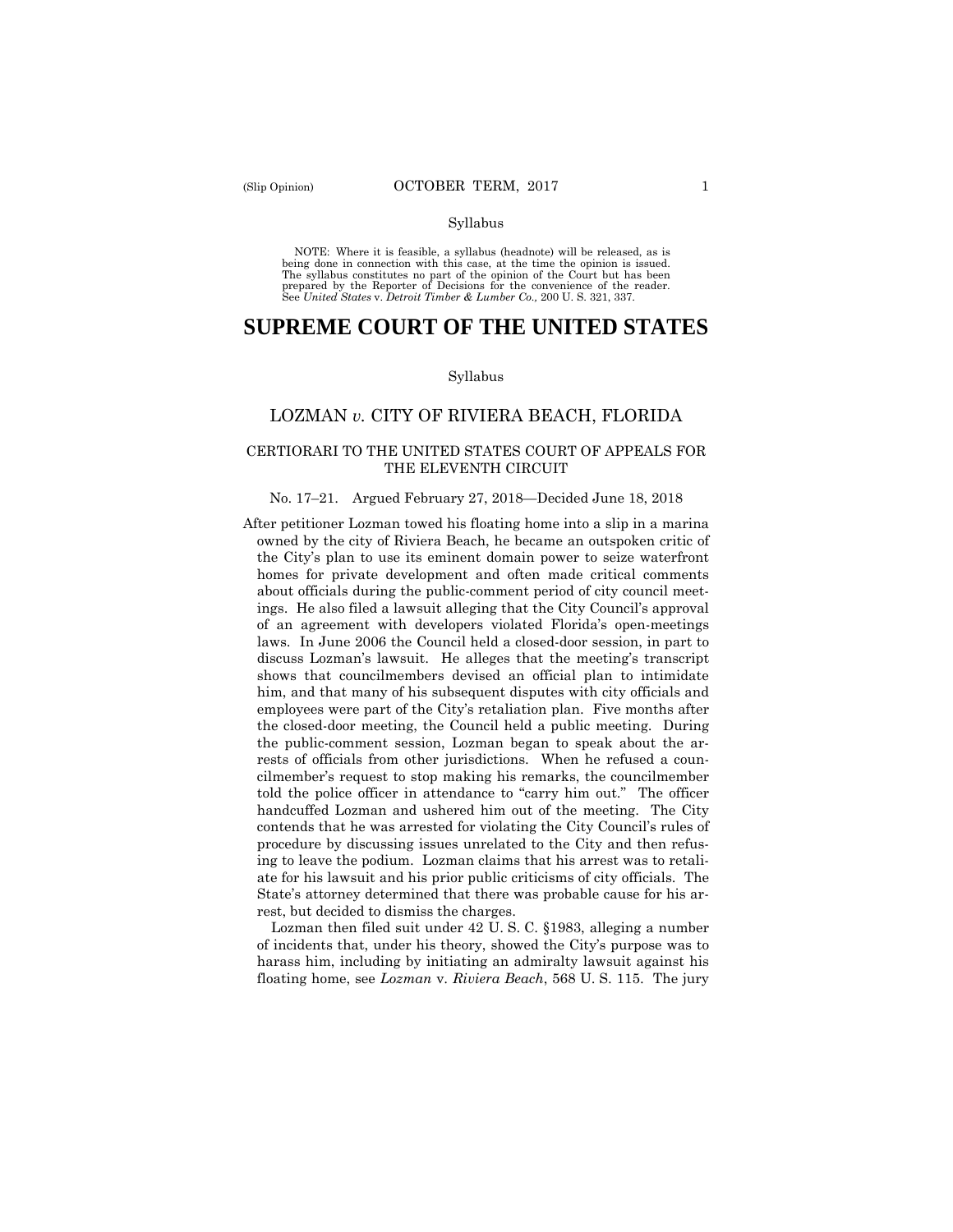#### Syllabus

returned a verdict for the City on all of the claims. The District Court instructed the jury that, for Lozman to prevail on his claim of a retaliatory arrest at the city council meeting, he had to prove that the arresting officer was motivated by impermissible animus against Lozman's protected speech and that the officer lacked probable cause to make the arrest. The Eleventh Circuit affirmed, concluding that any error the District Court made when it instructed the jury to consider the officer's retaliatory animus was harmless because the jury necessarily determined that the arrest was supported by probable cause when it found for the City on Lozman's other claims. The existence of probable cause, the court ruled, defeated a First Amendment claim for retaliatory arrest.

*Held*: The existence of probable cause does not bar Lozman's First Amendment retaliation claim under the circumstances of this case. Pp. 5–13.

(a) The issue here is narrow. Lozman concedes that there was probable cause for his arrest. Nonetheless, he claims, the arrest violated the First Amendment because it was ordered in retaliation for his earlier, protected speech: his open-meetings lawsuit and his prior public criticisms of city officials. Pp. 5–6.

(b) In a §1983 case, a city or other local governmental entity cannot be subject to liability unless the harm was caused in the implementation of "official municipal policy." *Monell* v. *New York City Dept. of Social Servs.*, 436 U. S. 658, 691. The Court assumes that Lozman's arrest was taken pursuant to an official city policy.

Two major precedents bear on the issue whether the conceded existence of probable cause for the arrest bars recovery regardless of any intent or purpose to retaliate for past speech. Lozman argues that the controlling rule is found in *Mt. Healthy City Bd. of Ed.* v. *Doyle*, 429 U. S. 274, a civil case in which a city board of education decided not to rehire an untenured teacher after a series of incidents, including a telephone call to a local radio station. The phone call was protected speech, but, the Court held, there was no liability unless the alleged constitutional violation was a but-for cause of the employment termination. *Id.*, at 285–287. The City counters that the applicable precedent is *Hartman* v. *Moore*, 547 U. S. 250, where the Court held that a plaintiff alleging a retaliatory prosecution must show the absence of probable cause for the underlying criminal charge, *id.*, at 265–266. If there was probable cause, the case ends. If the plaintiff proves the absence of probable cause, then the *Mt. Healthy* test governs. Pp. 6–10.

(c) Whether *Hartman* or *Mt. Healthy* governs here is a determination that must await a different case. For Lozman's claim is far afield from the typical retaliatory arrest claim, and the difficulties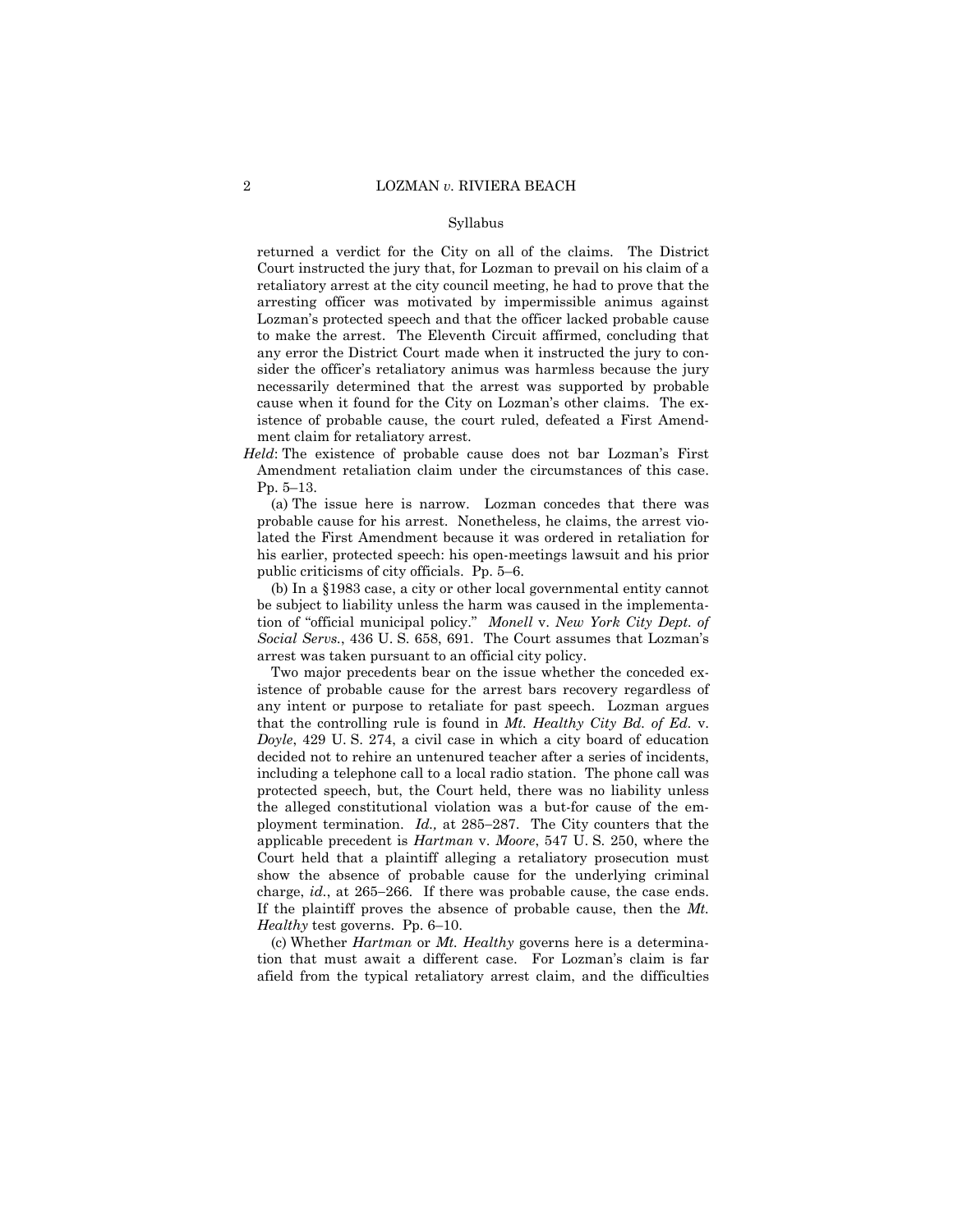#### Syllabus

that might arise if *Mt. Healthy* is applied to the mine run of arrests made by police officers are not present here. Lozman alleges that the City itself retaliated against him pursuant to an "official municipal policy" of intimidation. *Monell*, *supra,* at 691. The fact that he must prove the existence and enforcement of an official policy motivated by retaliation separates his claim from the typical retaliatory arrest claim. An official retaliatory policy can be long term and pervasive, unlike an ad hoc, on-the-spot decision by an individual officer. And it can be difficult to dislodge. A citizen can seek to have an individual officer disciplined or removed from service, but there may be little practical recourse when the government itself orchestrates the retaliation. Lozman's allegations, if proved, also alleviate the problems that the City says will result from applying *Mt. Healthy* in retaliatory arrest cases, for it is unlikely that the connection between the alleged animus and injury in a case like this will be "weakened . . . by [an official's] legitimate consideration of speech," *Reichle* v. *Howards,* 566 U. S. 658, 668, and there is little risk of a flood of retaliatory arrest suits against high-level policymakers. Because Lozman alleges that the City deprived him of the right to petition, " 'one of the most precious of the liberties safeguarded by the Bill of Rights," *BE&K Constr. Co.* v. *NLRB*, 536 U. S. 516, 524, his speech is high in the hierarchy of First Amendment values. On these facts, *Mt. Healthy* provides the correct standard for assessing a retaliatory arrest claim. On remand, the Eleventh Circuit may consider any arguments in support of the District Court's judgment that have been preserved by the City, including whether a reasonable juror could find that the City formed a retaliatory policy to intimidate Lozman during its closeddoor session, whether a reasonable juror could find that the arrest constituted an official act by the City, and whether, under *Mt. Healthy*, the City has proved that it would have arrested Lozman regardless of any retaliatory animus. Pp. 10–13.

681 Fed. Appx. 746, vacated and remanded.

 KENNEDY, J., delivered the opinion of the Court, in which ROBERTS, C. J., and GINSBURG, BREYER, ALITO, SOTOMAYOR, KAGAN, and GORSUCH, JJ., joined. THOMAS, J., filed a dissenting opinion.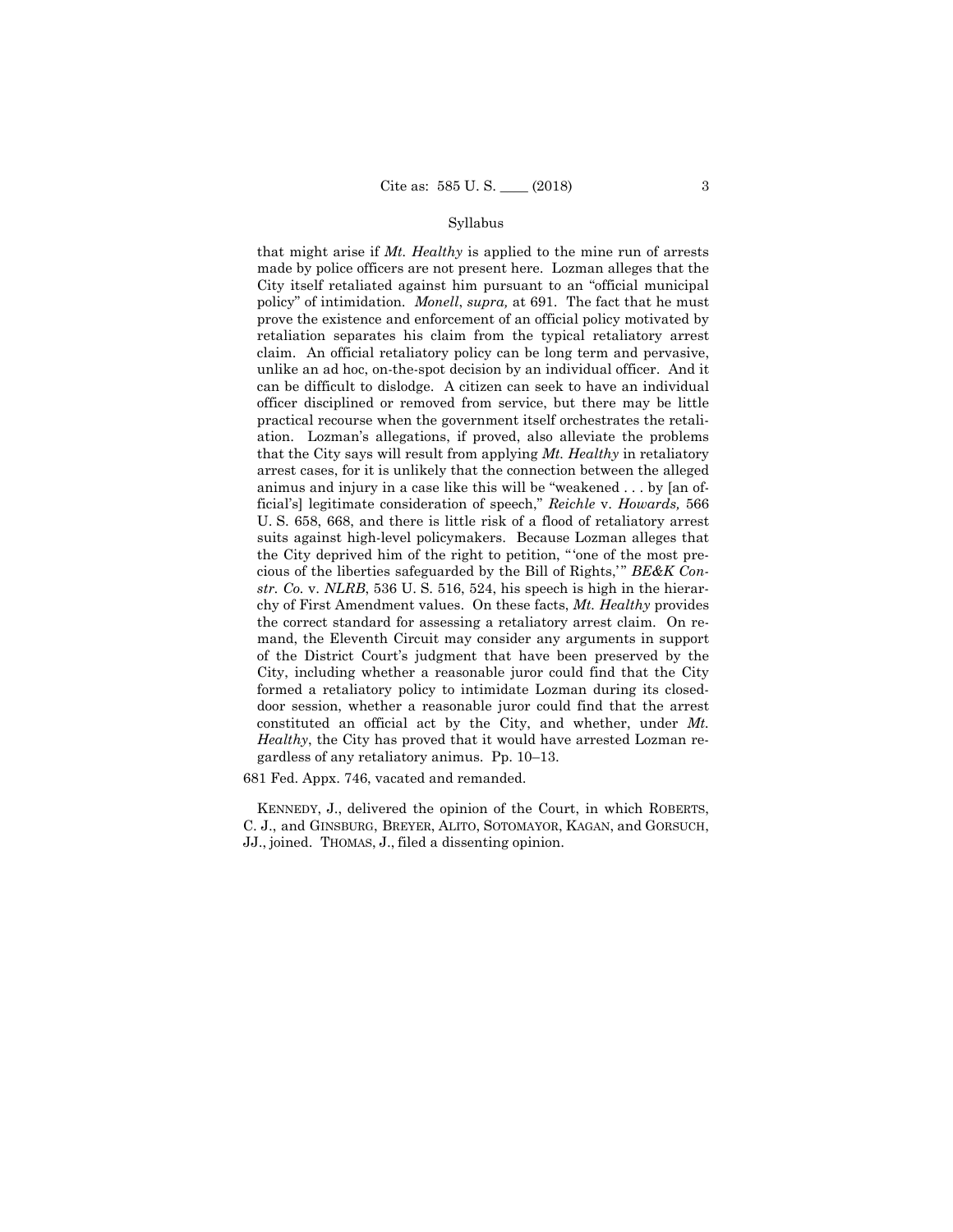preliminary print of the United States Reports. Readers are requested to notify the Reporter of Decisions, Supreme Court of the United States, Wash- ington, D. C. 20543, of any typographical or other formal errors, in order that corrections may be made before the preliminary print goes to press. NOTICE: This opinion is subject to formal revision before publication in the

### $\frac{1}{2}$  , where  $\frac{1}{2}$ **SUPREME COURT OF THE UNITED STATES**

#### $\frac{1}{2}$  ,  $\frac{1}{2}$  ,  $\frac{1}{2}$  ,  $\frac{1}{2}$  ,  $\frac{1}{2}$  ,  $\frac{1}{2}$ No. 17–21

# FANE LOZMAN, PETITIONER *v.* CITY OF RIVIERA BEACH, FLORIDA

# ON WRIT OF CERTIORARI TO THE UNITED STATES COURT OF APPEALS FOR THE ELEVENTH CIRCUIT

#### [June 18, 2018]

### JUSTICE KENNEDY delivered the opinion of the Court.

This case requires the Court to address the intersection of principles that define when arrests are lawful and principles that prohibit the government from retaliating against a person for having exercised the right to free speech. An arrest deprives a person of essential liberties, but if there is probable cause to believe the person has committed a criminal offense there is often no recourse for the deprivation. See, *e.g., Devenpeck* v. *Alford*, 543 U. S. 146, 153 (2004). At the same time, the First Amendment prohibits government officials from retaliating against individuals for engaging in protected speech. *Crawford-El*  v. *Britton*, 523 U. S. 574, 592 (1998).

The petitioner in this case alleges that high-level city policymakers adopted a plan to retaliate against him for protected speech and then ordered his arrest when he attempted to make remarks during the public-comment portion of a city council meeting. The petitioner now concedes there was probable cause for the arrest. The question is whether the presence of probable cause bars petitioner's retaliatory arrest claim under these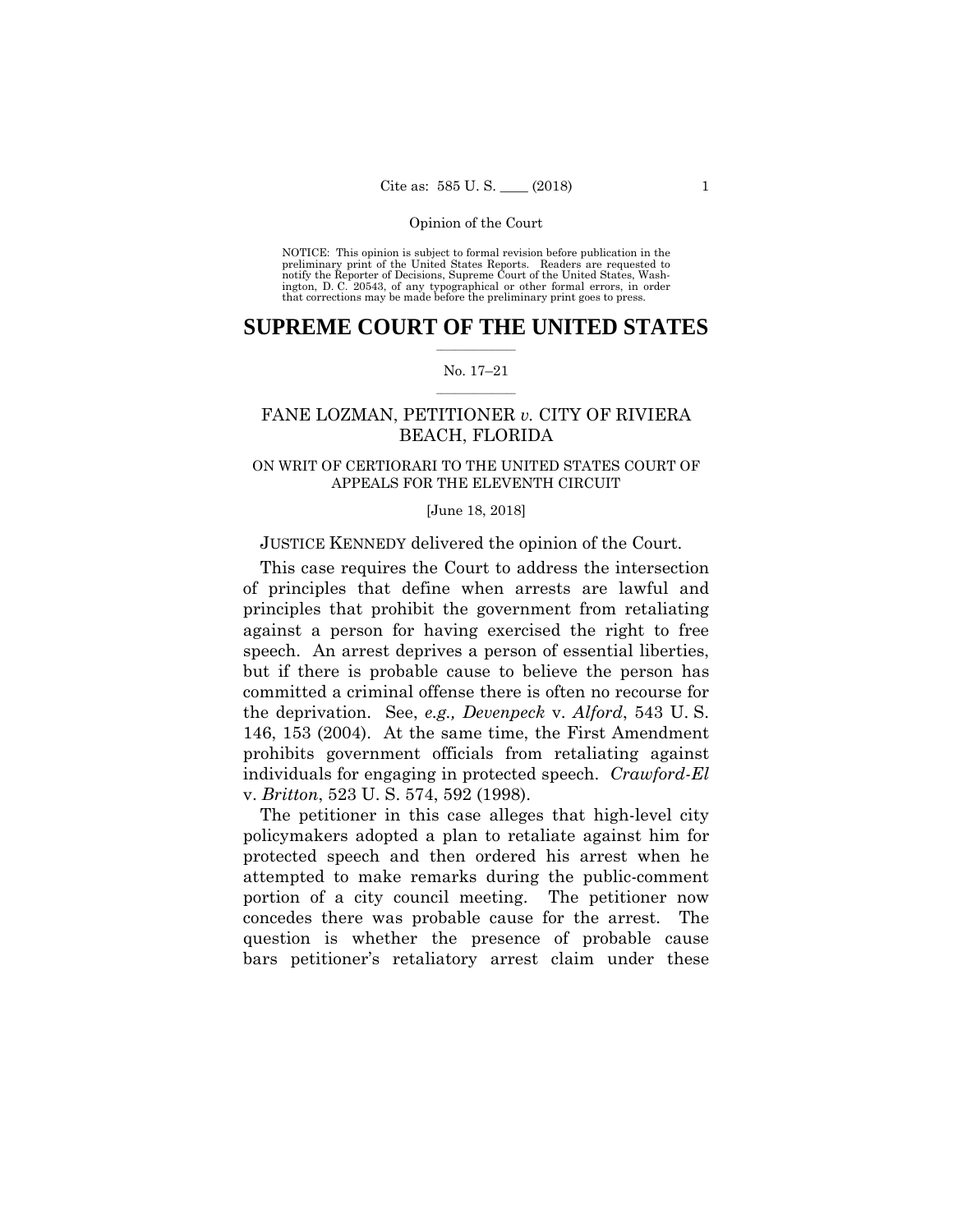circumstances.

I

The city of Riviera Beach is on the Atlantic coast of Florida, about 75 miles north of Miami. The petitioner here is Fane Lozman. In 2006 Lozman towed his floating home into a slip in the City-owned marina, where he became a resident. Thus began his contentious relationship with the City's elected officials.

Soon after his arrival Lozman became an outspoken critic of the City's plan to use its eminent domain power to seize homes along the waterfront for private development. Lozman often spoke during the public-comment period at city council meetings and criticized councilmembers, the mayor, and other public employees. He also filed a lawsuit alleging that the Council's approval of an agreement with developers violated Florida's open-meetings laws.

In June 2006 the Council held a closed-door session, in part to discuss the open-meetings lawsuit that Lozman recently had filed. According to the transcript of the meeting, Councilmember Elizabeth Wade suggested that the City use its resources to "intimidate" Lozman and others who had filed lawsuits against the City. App. 176. Later in the meeting a different councilmember asked whether there was "a consensus of what Ms. Wade is saying," and others responded in the affirmative. *Id*., at 181–182. Lozman alleges that these remarks formed an official plan to intimidate him. The City, on the other hand, maintains that the only consensus reached during the meeting was to invest the money and resources necessary to prevail in the litigation against it.

In all events, Lozman became embroiled in a number of disputes with city officials and employees over the ensuing years, many of which Lozman says were part of the City's plan of retaliation. The dispute that led to this litigation took place in 2006. In November of that year, five months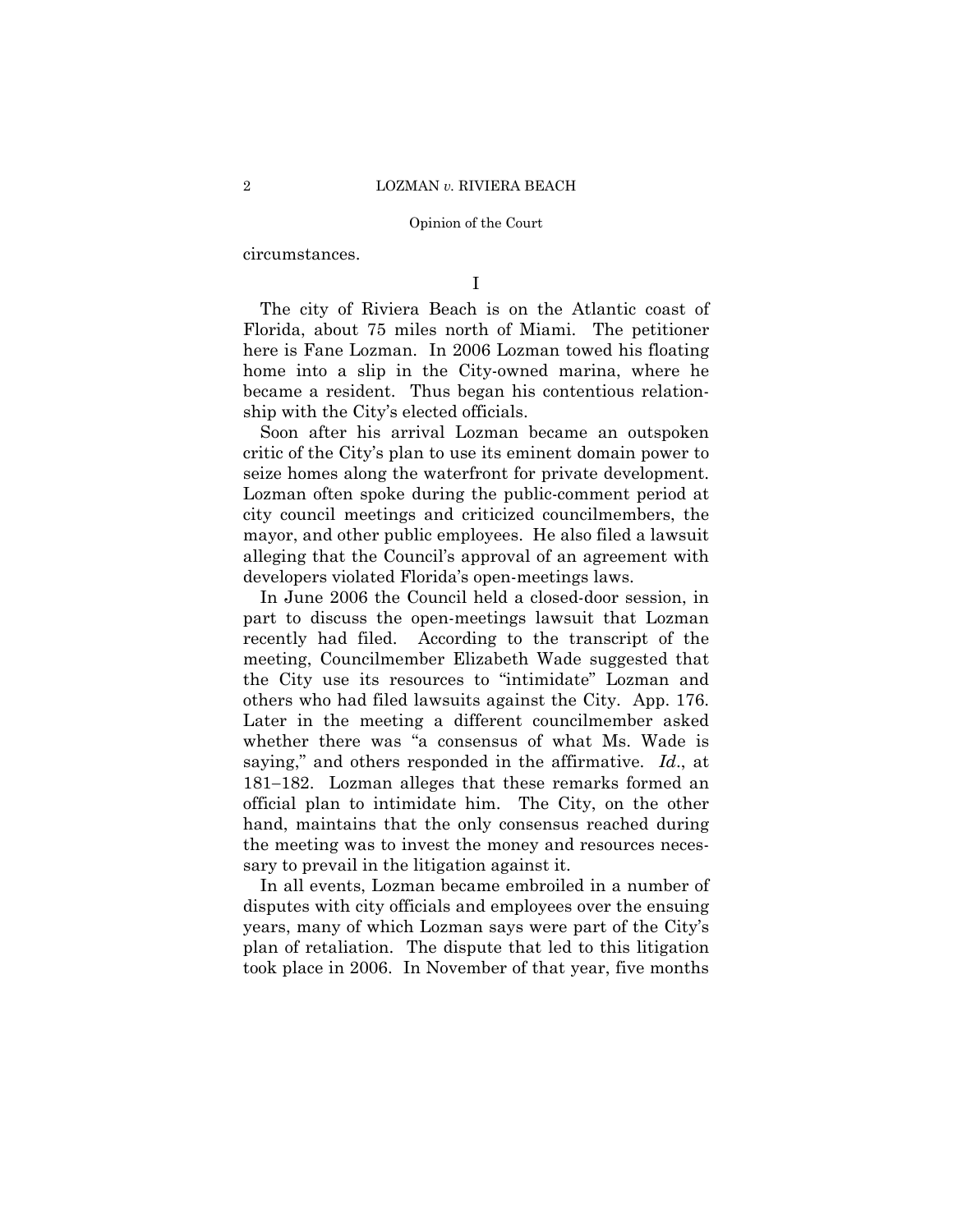after the closed-door meeting where the "intimidate" comment was made, the City Council held a public meeting. The agenda included a public-comment session in which citizens could address the Council for a few minutes. As he had done on earlier occasions and would do more than 200 times over the coming years, see Tr. in No. 9:08–cv– 80134 (SD Fla.), Doc. 785, p. 61, Lozman stepped up to the podium to give remarks. He began to discuss the recent arrest of a former county official. Councilmember Wade interrupted Lozman, directing him to stop making those remarks. Lozman continued speaking, this time about the arrest of a former official from the city of West Palm Beach. Wade then called for the assistance of the police officer in attendance. The officer approached Lozman and asked him to leave the podium. Lozman refused. So Wade told the officer to "carry him out." The officer handcuffed Lozman and ushered him out of the meeting. The incident was recorded on video. See Record, Def. Exh. 505, Doc. 687, available at [https://www.supremecourt.gov/media/](https://www.supremecourt.gov/media/video/mp4files/Lozman_v_RivieraBeach.mp4) [video/mp4files/Lozman\\_v\\_RivieraBeach.mp4.](https://www.supremecourt.gov/media/video/mp4files/Lozman_v_RivieraBeach.mp4) According to the City, Lozman was arrested because he violated the City Council's rules of procedure by discussing issues unrelated to the City and then refused to leave the podium. According to Lozman, the arrest was to retaliate for his open-meetings lawsuit against the City and his prior public criticisms of city officials.

Under arrest, Lozman was escorted to police headquarters. He was charged with disorderly conduct and resisting arrest without violence and then released. Later, the State's attorney determined there was probable cause to arrest Lozman for those offenses but decided to dismiss the charges.

Lozman filed this lawsuit under Rev. Stat. §1979, 42 U. S. C. §1983. The complaint described a number of alleged incidents that, under Lozman's theory, showed the City's purpose to harass him in different ways. These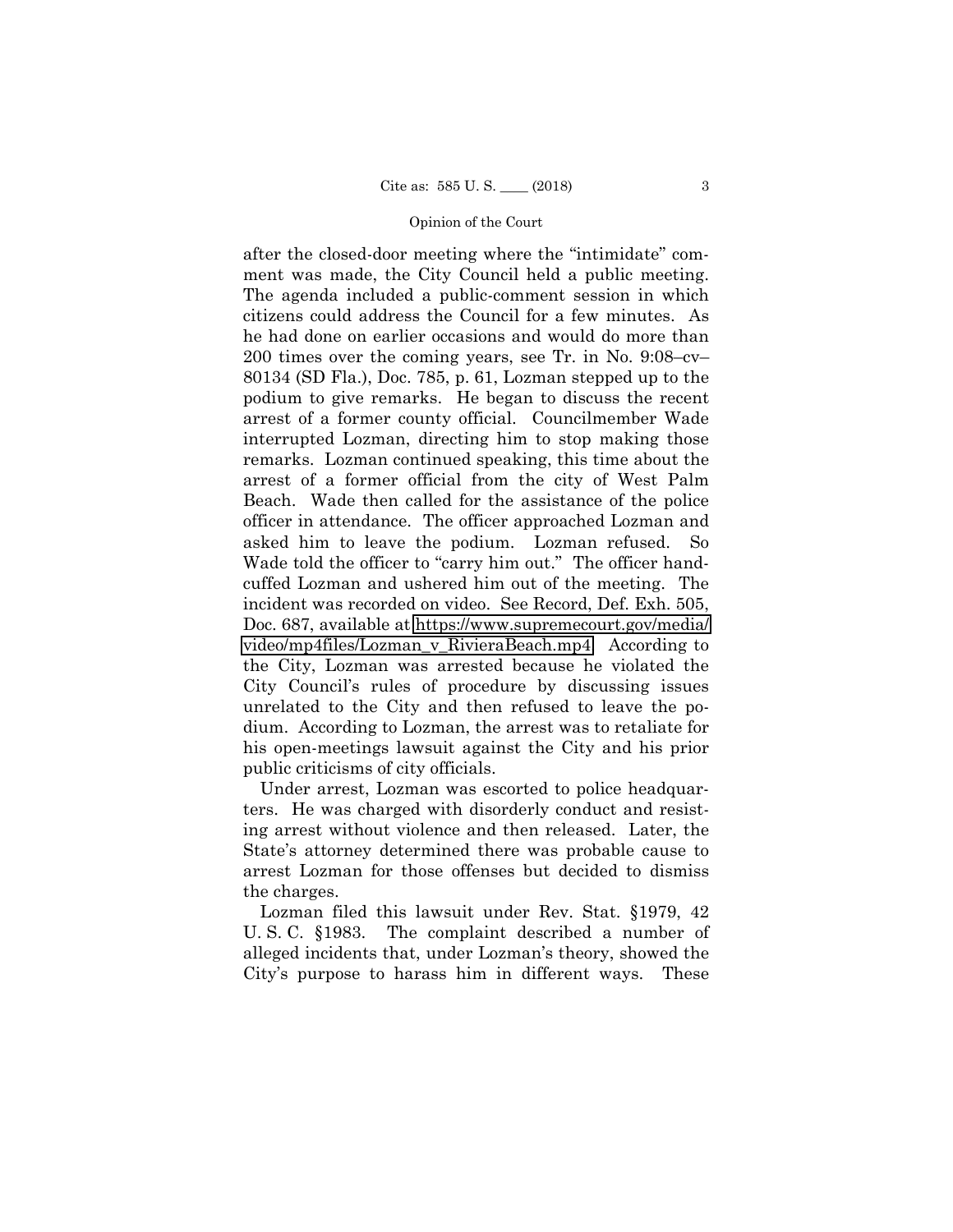ranged from a city employee telling Lozman that his dog needed a muzzle to the City's initiation of an admiralty lawsuit against Lozman's floating home—the latter resulting in an earlier decision by this Court. See *Lozman* v. *Riviera Beach*, 568 U. S. 115 (2013). The evidence and arguments presented by both parties with respect to all the matters alleged in Lozman's suit consumed 19 days of trial before a jury. The jury returned a verdict for the City on all of the claims.

Before this Court, Lozman seeks a reversal only as to the City's alleged retaliatory arrest at the November 2006 city council meeting. The District Court instructed the jury that, for Lozman to prevail on this claim, he had to prove that the arresting officer was himself motivated by impermissible animus against Lozman's protected speech and that the officer lacked probable cause to make the arrest. The District Court determined that the evidence was insufficient as a matter of law to support probable cause for the offenses charged at the time of the arrest (disorderly conduct and resisting arrest without violence). But the District Court concluded that there may have been probable cause to arrest Lozman for violating a Florida statute that prohibits interruptions or disturbances in schools, churches, or other public assemblies. Fla. Stat. §871.01 (2017). (The City had brought this statute to the District Court's attention during the course of the litigation.) The District Court allowed the jury to decide whether there was probable cause to arrest for the public-disturbance offense.

Judgment having been entered for the City after the jury's verdict, Lozman appealed. The Court of Appeals for the Eleventh Circuit affirmed. 681 Fed. Appx. 746 (2017). As relevant here, the Court of Appeals assumed that the District Court erred when it instructed the jury that the officer, rather than the City, must have harbored the retaliatory animus. But the Court of Appeals held that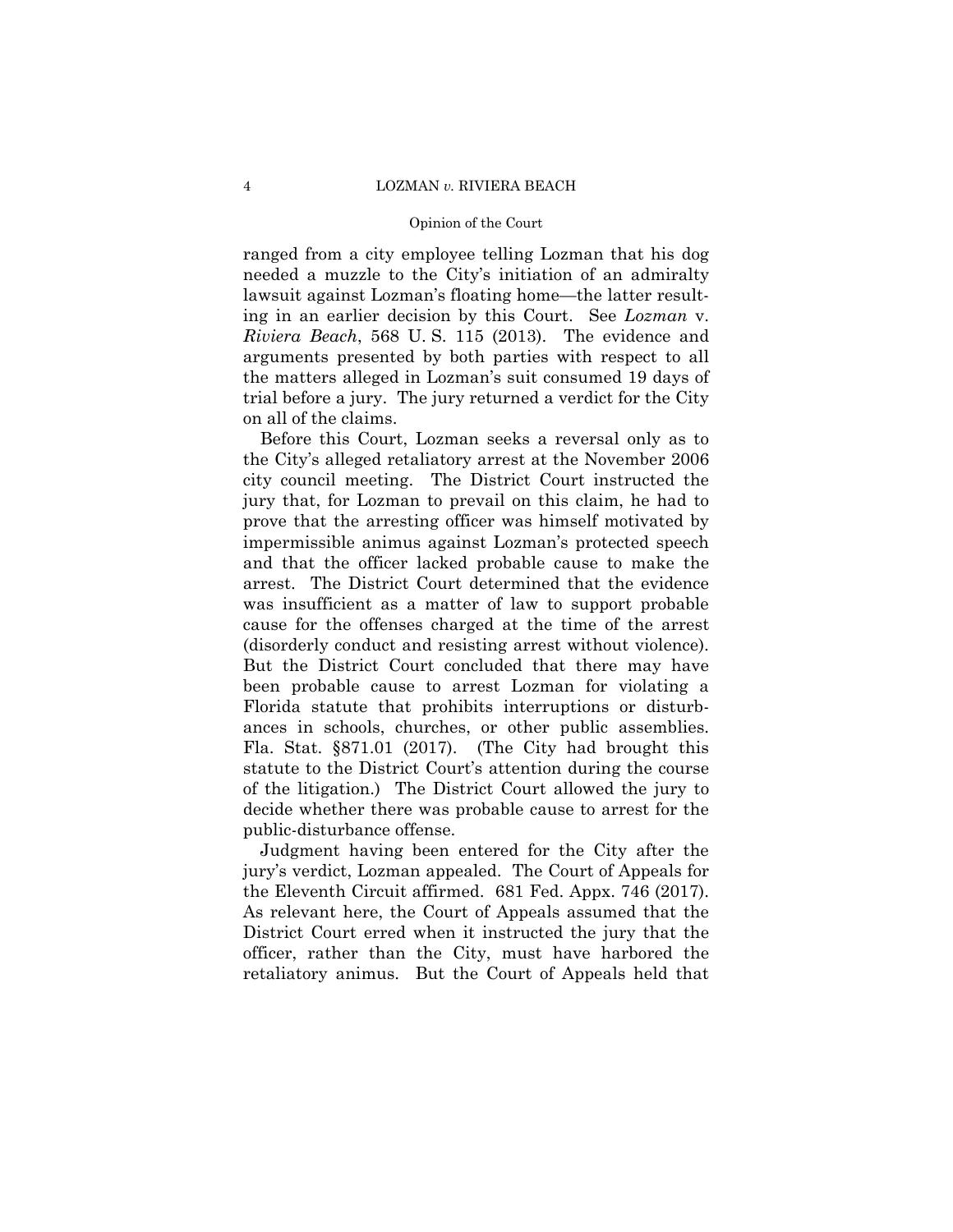any error was harmless because the jury necessarily determined that the arrest was supported by probable cause when it found for the City on some of Lozman's other claims—specifically, his claims that the arrest violated the Fourth Amendment and state law. *Id.*, at 751–752. And, under precedents which the Court of Appeals deemed controlling, the existence of probable cause defeated a First Amendment claim for retaliatory arrest. See *id.*, at 752 (citing *Dahl* v. *Holley*, 312 F. 3d 1228, 1236 (CA11 2002)).

This Court granted certiorari, 583 U. S. \_\_\_ (2017), on the issue whether the existence of probable cause defeats a First Amendment claim for retaliatory arrest under §1983. The Court considered this issue once before, see *Reichle* v. *Howards*, 566 U. S. 658, 663 (2012), but resolved the case on different grounds.

# II

The issue before the Court is a narrow one. In this Court Lozman does not challenge the constitutionality of Florida's statute criminalizing disturbances at public assemblies. He does not argue that the statute is overly broad, *e.g., Terminiello* v. *Chicago*, 337 U. S. 1 (1949); *Watchtower Bible & Tract Soc. of N. Y., Inc.* v. *Village of Stratton*, 536 U. S. 150 (2002); or that it impermissibly targets speech based on its content or viewpoint, *e.g., Texas* v. *Johnson*, 491 U. S. 397 (1989); *Cohen* v. *California*, 403 U. S. 15 (1971); or that it was enforced in a way that curtailed Lozman's right to peaceful assembly, *e.g., Brown* v. *Louisiana*, 383 U. S. 131 (1966). Lozman, furthermore, does not challenge the validity of the City Council's asserted limitations on the subjects speakers may discuss during the public-comment portion of city council meetings (although he continues to dispute whether those limitations in fact existed).

Instead Lozman challenges only the lawfulness of his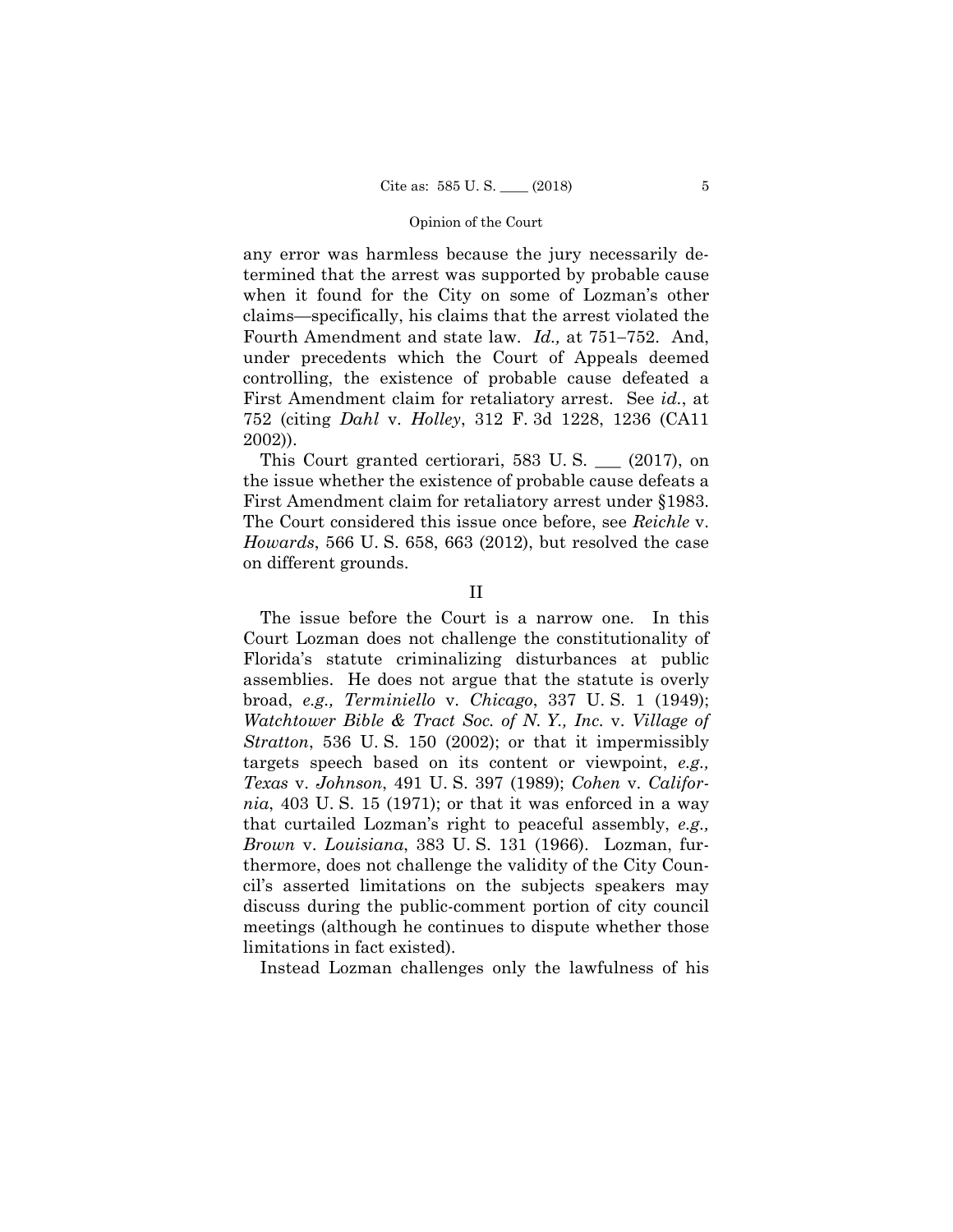arrest, and even that challenge is a limited one. There is no contention that the City ordered Lozman's arrest to discriminate against him based on protected classifications, or that the City denied Lozman his equal protection rights by placing him in a "class of one." See *Village of Willowbrook* v. *Olech*, 528 U. S. 562 (2000) (*per curiam*). Lozman, moreover, now concedes that there was probable cause for the arrest. Although Lozman does not indicate what facts he believes support this concession, it appears that the existence of probable cause must be based on the assumption that Lozman failed to depart the podium after receiving a lawful order to leave.

Lozman's claim is that, notwithstanding the presence of probable cause, his arrest at the city council meeting violated the First Amendment because the arrest was ordered in retaliation for his earlier, protected speech: his open-meetings lawsuit and his prior public criticisms of city officials. The question this Court is asked to consider is whether the existence of probable cause bars that First Amendment retaliation claim.

#### III

 "official municipal policy." *Monell* v. *New York City Dept.*  It is well established that in a §1983 case a city or other local governmental entity cannot be subject to liability at all unless the harm was caused in the implementation of *of Social Servs.*, 436 U. S. 658, 691 (1978); see *Los Angeles County* v. *Humphries*, 562 U. S. 29, 36 (2010). Lozman's §1983 damages claim is against only the City itself, based on the acts of its officers and employees—here, the members of the City Council. Lozman says that the City, through its city councilmembers, formed an official policy to retaliate against him and ordered his arrest. The Court assumes in the discussion to follow that the arrest was taken pursuant to an official city policy, but whether there was such a policy and what its content may have been are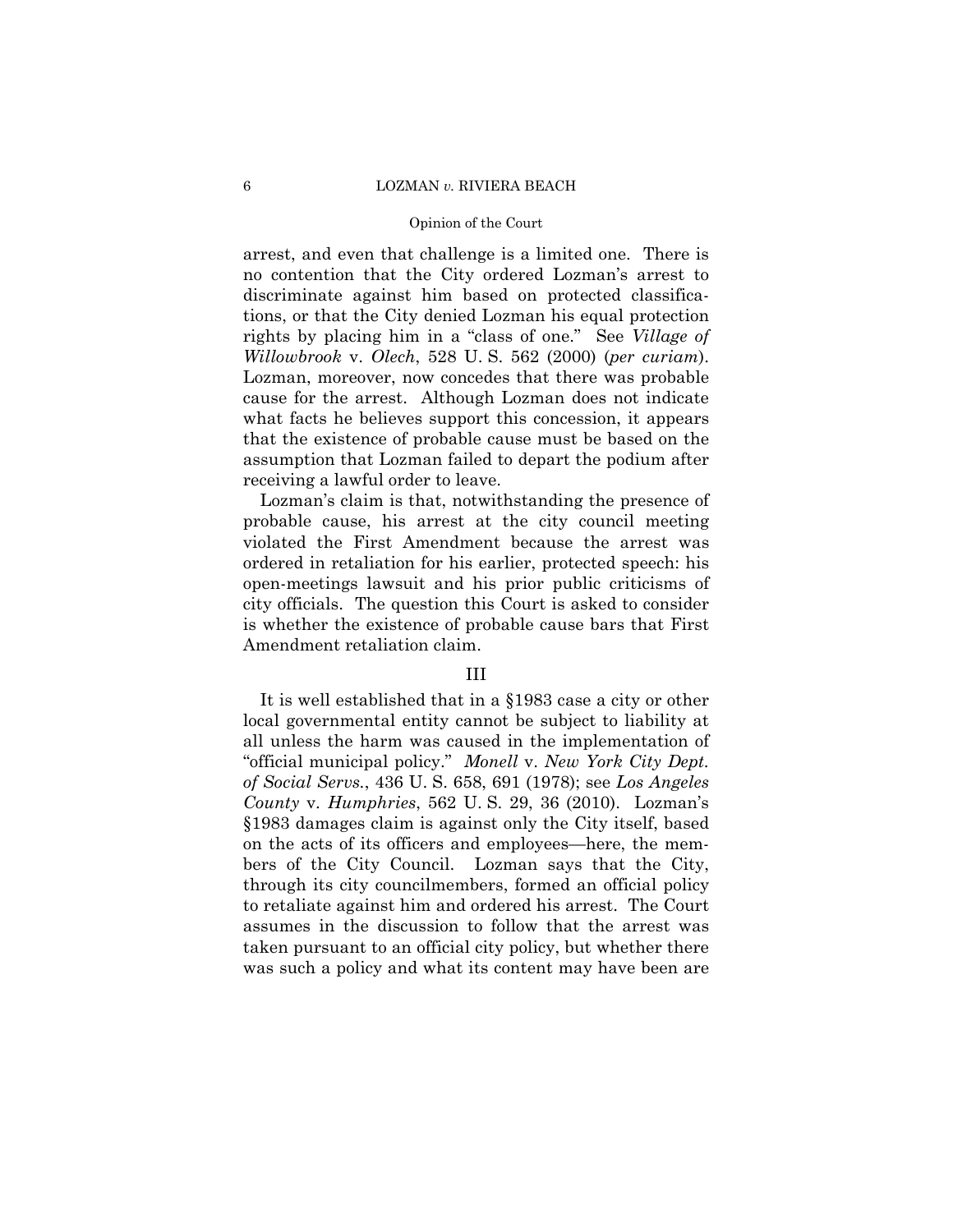issues not decided here.

This brings the discussion to the issue the parties deem central to the case: whether the conceded existence of probable cause for the arrest bars recovery regardless of any intent or purpose to retaliate for past speech. Two major precedents could bear on this point, and the parties disagree on which should be applicable here. The first is this Court's decision in *Mt. Healthy City Bd. of Ed.* v. *Doyle*, 429 U. S. 274 (1977). See also *Board of Comm'rs, Wabaunsee Cty.* v. *Umbehr*, 518 U. S. 668 (1996). Lozman urges that the rule of *Mt. Healthy* should control and that under it he is entitled to recover. The second is this Court's decision in *Hartman* v. *Moore*, 547 U. S. 250 (2006), which the City cites for the proposition that once there is probable cause there can be no further claim that the arrest was retaliation for protected speech.

 *Mt. Healthy* arose in a civil, not criminal, context. A city board of education decided not to rehire an untenured school teacher after a series of incidents indicating unprofessional demeanor.  $429$  U.S., at  $281-283$ . One of the incidents was a telephone call the teacher made to a local radio station to report on a new school policy. *Id.,* at 282. Because the board of education did not suggest that the teacher violated any established policy in making the call, this Court accepted a finding by the District Court that the call was protected speech. *Id.,* at 284. The Court went on to hold, however, that since the other incidents, standing alone, would have justified the dismissal, relief could not be granted if the board could show that the discharge would have been ordered even without reference to the protected speech. *Id.*, at 285–287. In terms of precepts in the law of torts, the Court held that even if retaliation might have been a substantial motive for the board's action, still there was no liability unless the alleged constitutional violation was a but-for cause of the employment termination. *Ibid.*; see also *Umbehr*, *supra*, at 675.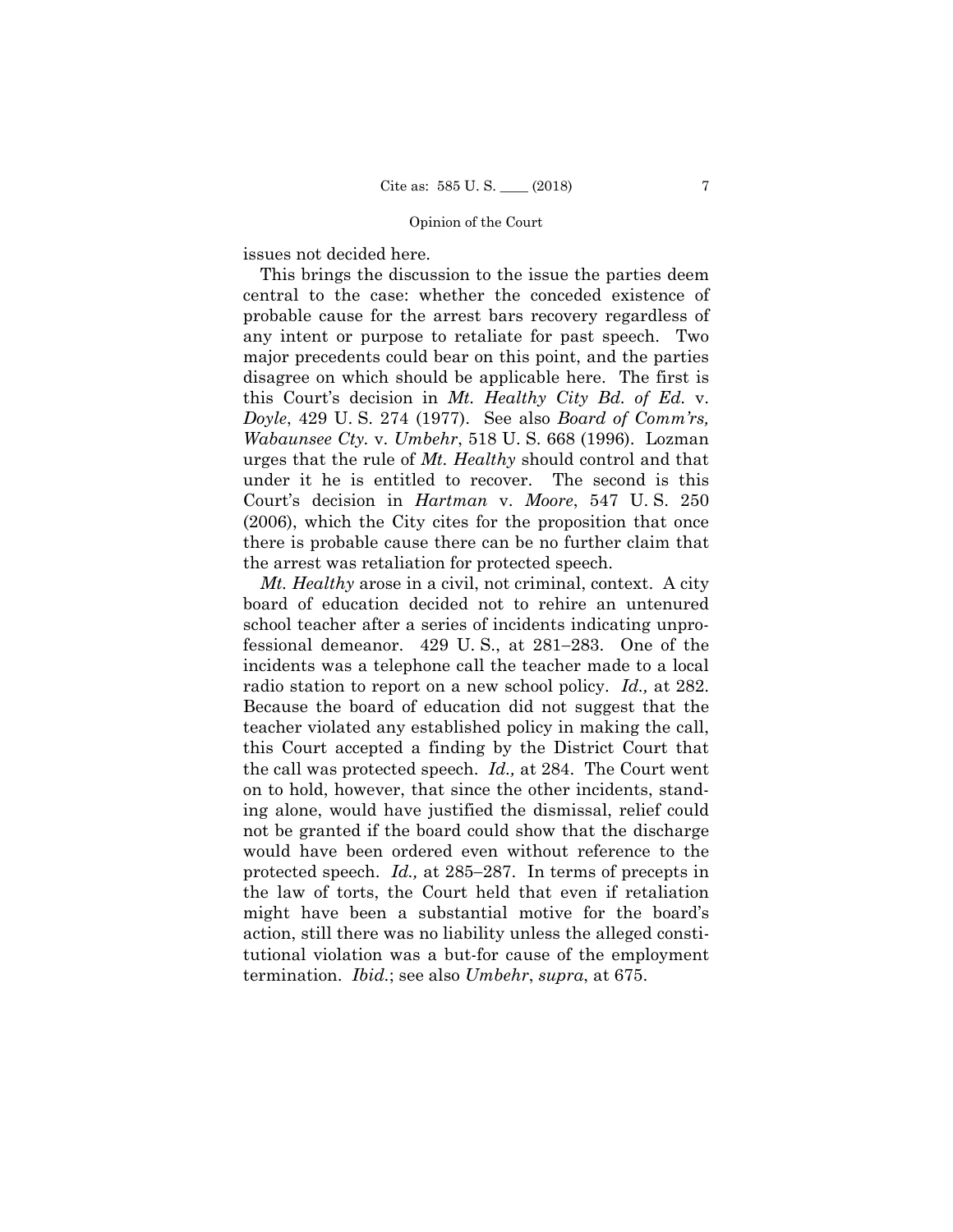The City resists the applicability of the *Mt. Healthy* test as the sole determinant here. It contends that, where there was probable cause for the arrest, the applicable precedent is *Hartman*—a case that was in the criminal sphere and that turned on the existence of probable cause.

The background in *Hartman* was that a company and its chief executive, William Moore, had engaged in an extensive lobbying and governmental relations campaign opposing a particular postal service policy. 547 U. S., at 252–253. Moore and the company were later prosecuted for violating federal statutes in the course of that lobbying. *Id.*, at 253–254. After being acquitted, Moore filed suit against five postal inspectors, alleging that they had violated his First Amendment rights when they instigated his prosecution in retaliation for his criticisms of the Postal Service. *Id.,* at 254. This Court held that a plaintiff alleging a retaliatory prosecution must show the absence of probable cause for the underlying criminal charge.  $Id.$ , at  $265-266$ . If there was probable cause, the case ends. If the plaintiff proves the absence of probable cause, then the *Mt. Healthy* test governs: The plaintiff must show that the retaliation was a substantial or motivating factor behind the prosecution, and, if that showing is made, the defendant can prevail only by showing that the prosecution would have been initiated without respect to retaliation. See 547 U. S., at 265–266.

The Court in *Hartman* deemed it necessary to inquire as to the existence of probable cause because proving the link between the defendant's retaliatory animus and the plaintiff 's injury in retaliatory prosecution cases "is usually more complex than it is in other retaliation cases." *Id.,* at 261*.* An action for retaliatory prosecution "will not be brought against the prosecutor, who is absolutely immune from liability for the decision to prosecute." *Id.,* at  $261-262$ . Instead, the plaintiff must sue some other government official and prove that the official "induced the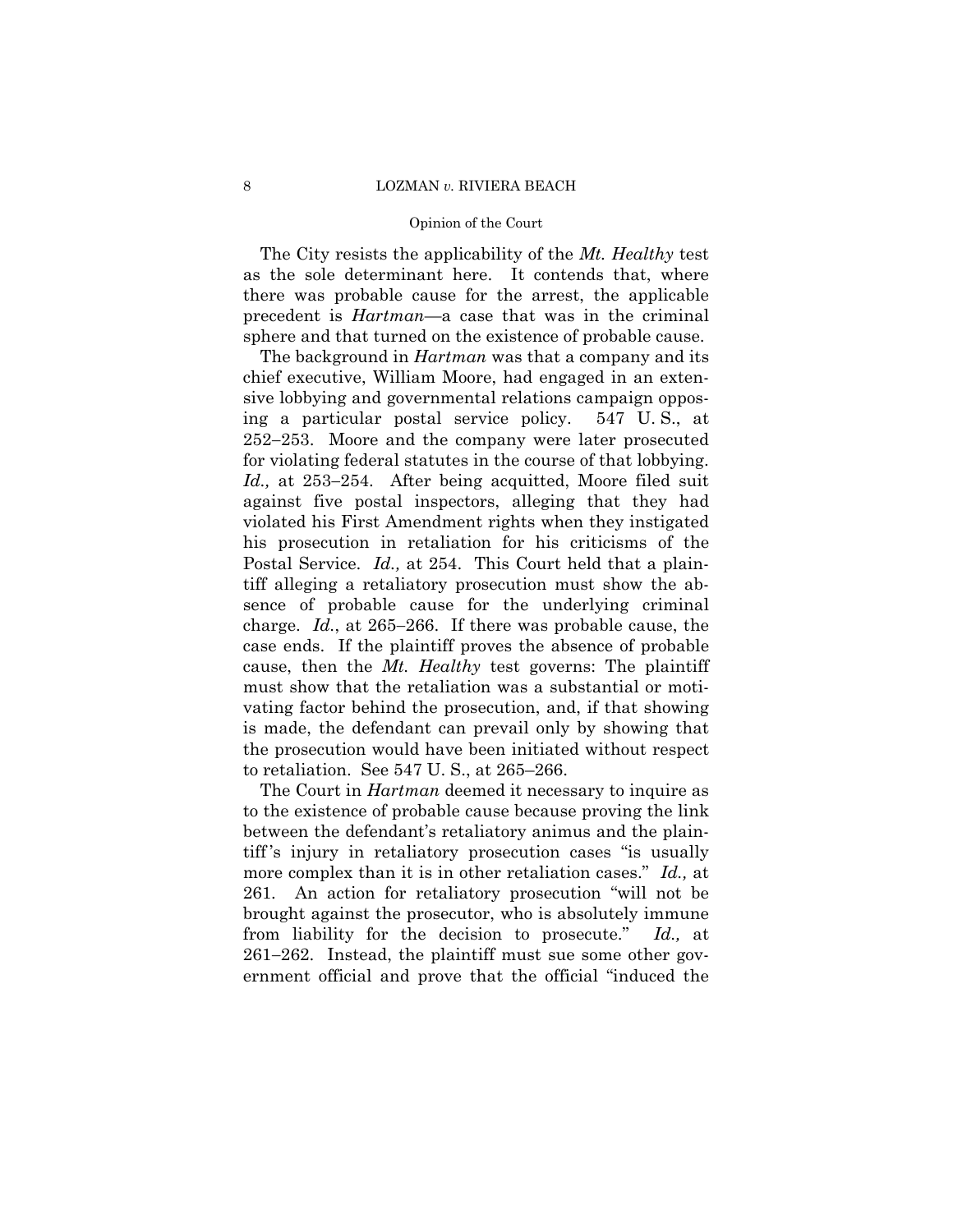prosecutor to bring charges that would not have been initiated without his urging." *Id.,* at 262. Noting that inquiries with respect to probable cause are commonplace in criminal cases, the Court determined that requiring plaintiffs in retaliatory prosecution cases to prove the lack of probable cause would help "bridge the gap between the nonprosecuting government agent's motive and the prosecutor's action." *Id.,* at 263.

The City's argument here is that, just as probable cause is a bar in retaliatory prosecution cases, so too should it be a bar in this case, involving a retaliatory arrest. There is undoubted force in the City's position. *Reichle*, 566 U. S., at 667–668. There are on average about 29,000 arrests per day in this country. Dept. of Justice–FBI, Uniform Crime Report, Crime in the United States, 2016 (Fall 2017). In deciding whether to arrest, police officers often make split-second judgments. The content of the suspect's speech might be a consideration in circumstances where the officer must decide whether the suspect is ready to cooperate, or, on the other hand, whether he may present a continuing threat to interests that the law must protect. See, *e.g., District of Columbia* v. *Wesby*, 583 U. S. \_\_\_, \_\_\_ (2018) (slip op., at 10) ("suspect's untruthful and evasive answers to police questioning could support probable

 and the plaintiff 's injury." *Reichle*, 566 U. S., at 668. cause" (internal quotation marks omitted)). For these reasons retaliatory arrest claims, much like retaliatory prosecution claims, can "present a tenuous causal connection between the defendant's alleged animus That means it can be difficult to discern whether an arrest was caused by the officer's legitimate or illegitimate consideration of speech. *Ibid.* And the complexity of proving

(or disproving) causation in these cases creates a risk that the courts will be flooded with dubious retaliatory arrest suits. See Brief for District of Columbia et al. as *Amici Curiae* 5-11.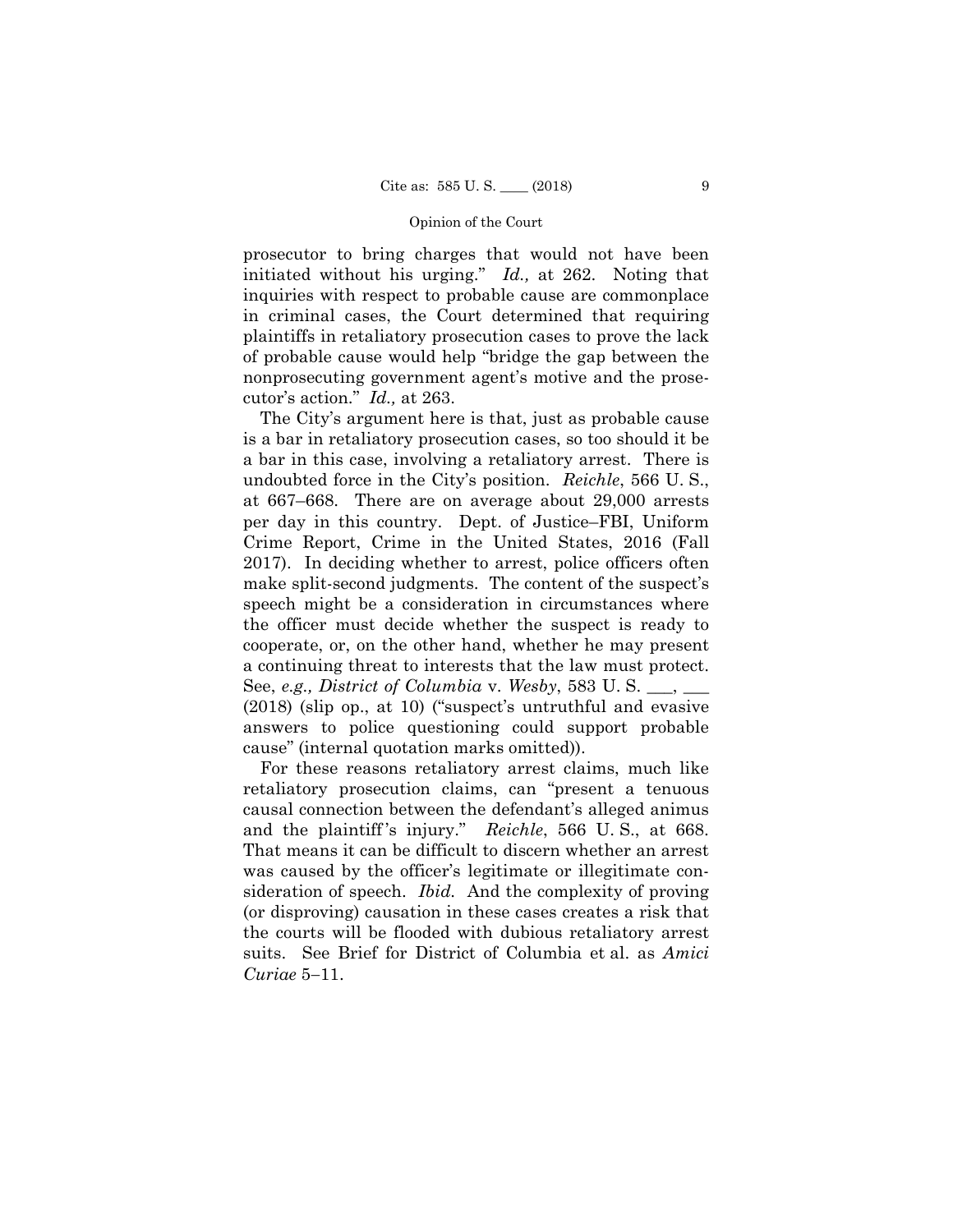#### 10 LOZMAN *v.* RIVIERA BEACH

#### Opinion of the Court

At the same time, there are substantial arguments that *Hartman*'s framework is inapt in retaliatory arrest cases, and that *Mt. Healthy* should apply without a threshold inquiry into probable cause. For one thing, the causation problem in retaliatory arrest cases is not the same as the problem identified in *Hartman*. *Hartman* relied in part on the fact that, in retaliatory prosecution cases, the causal connection between the defendant's animus and the prosecutor's decision to prosecute is weakened by the "presumption of regularity accorded to prosecutorial decisionmaking." 547 U. S., at 263. That presumption does not apply in this context. See *Reichle*, *supra*, at 669. In addition, there is a risk that some police officers may exploit the arrest power as a means of suppressing speech. See Brief for Institute for Free Speech as *Amicus Curiae*.

### IV

The parties' arguments raise difficult questions about the scope of First Amendment protections when speech is made in connection with, or contemporaneously to, criminal activity. But whether in a retaliatory arrest case the *Hartman* approach should apply, thus barring a suit where probable cause exists, or, on the other hand, the inquiry should be governed only by *Mt. Healthy* is a determination that must await a different case. For Lozman's claim is far afield from the typical retaliatory arrest claim, and the difficulties that might arise if *Mt. Healthy* is applied to the mine run of arrests made by police officers are not present here.

Here Lozman does not sue the officer who made the arrest. Indeed, Lozman likely could not have maintained a retaliation claim against the arresting officer in these circumstances, because the officer appears to have acted in good faith, and there is no showing that the officer had any knowledge of Lozman's prior speech or any motive to arrest him for his earlier expressive activities.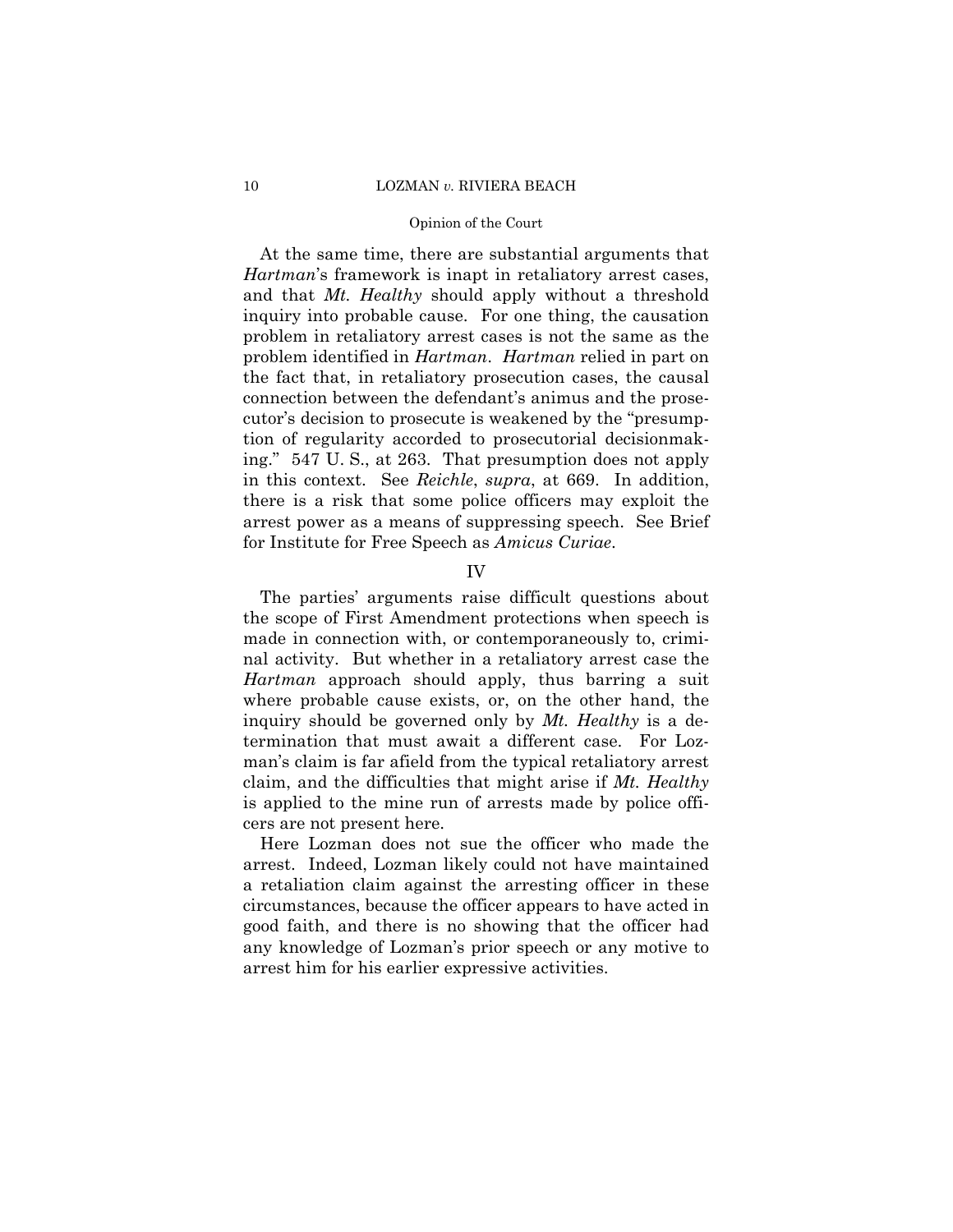Instead Lozman alleges more governmental action than simply an arrest. His claim is that the City itself retaliated against him pursuant to an "official municipal policy" of intimidation. *Monell*, 436 U. S., at 691. In particular, he alleges that the City, through its legislators, formed a premeditated plan to intimidate him in retaliation for his criticisms of city officials and his open-meetings lawsuit. And he asserts that the City itself, through the same high officers, executed that plan by ordering his arrest at the November 2006 city council meeting.

The fact that Lozman must prove the existence and enforcement of an official policy motivated by retaliation separates Lozman's claim from the typical retaliatory arrest claim. An official retaliatory policy is a particularly troubling and potent form of retaliation, for a policy can be long term and pervasive, unlike an ad hoc, on-the-spot decision by an individual officer. An official policy also can be difficult to dislodge. A citizen who suffers retaliation by an individual officer can seek to have the officer disciplined or removed from service, but there may be little practical recourse when the government itself orchestrates the retaliation. For these reasons, when retaliation against protected speech is elevated to the level of official policy, there is a compelling need for adequate avenues of redress.

In addition, Lozman's allegations, if proved, alleviate the problems that the City says will result from applying *Mt. Healthy* in retaliatory arrest cases. The causation problem in arrest cases is not of the same difficulty where, as is alleged here, the official policy is retaliation for prior, protected speech bearing little relation to the criminal offense for which the arrest is made. In determining whether there was probable cause to arrest Lozman for disrupting a public assembly, it is difficult to see why a city official could have legitimately considered that Lozman had, months earlier, criticized city officials or filed a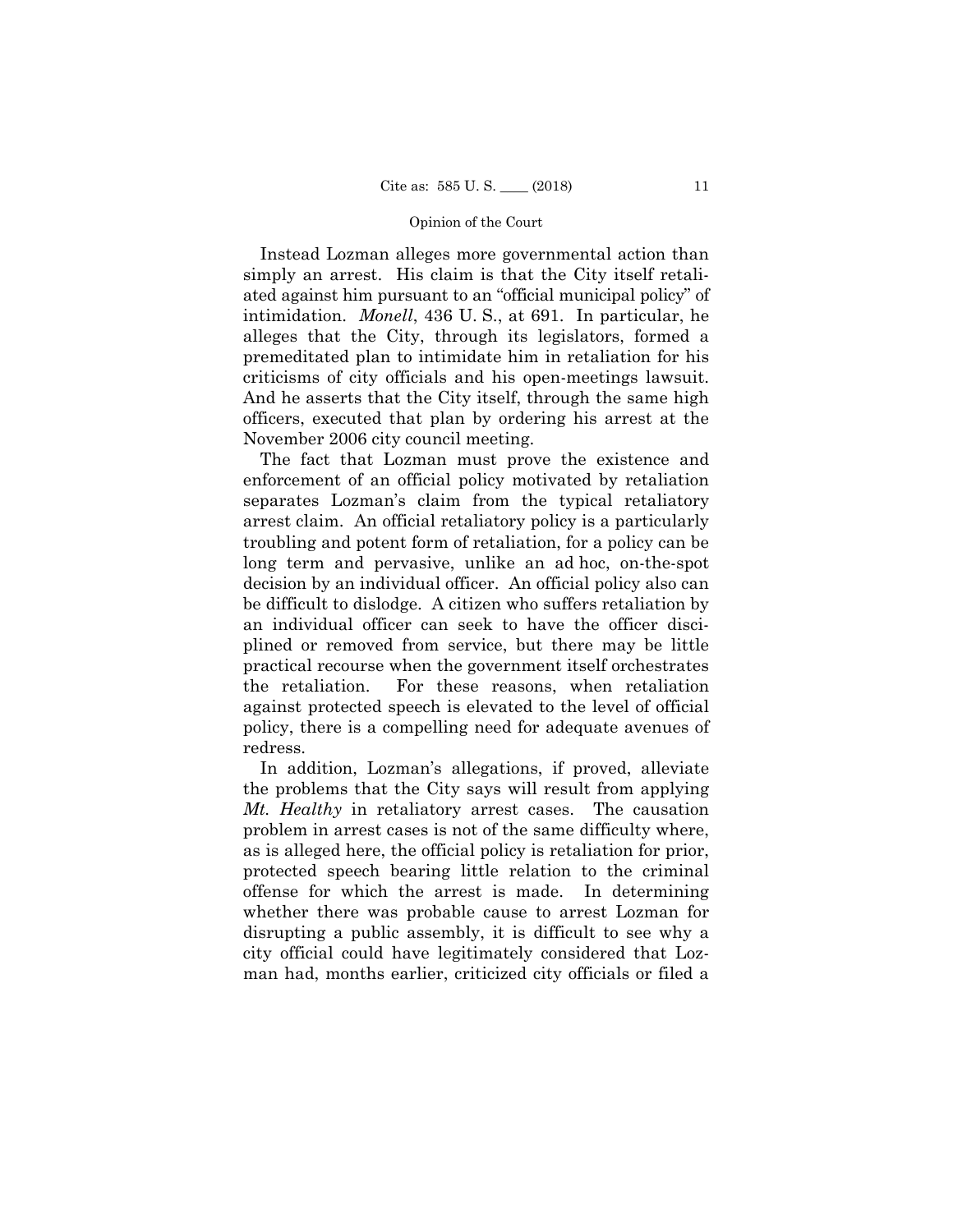lawsuit against the City. So in a case like this one it is unlikely that the connection between the alleged animus and injury will be "weakened . . . by [an official's] legitimate consideration of speech." *Reichle*, 566 U. S., at 668. This unique class of retaliatory arrest claims, moreover, will require objective evidence of a policy motivated by retaliation to survive summary judgment. Lozman, for instance, cites a transcript of a closed-door city council meeting and a video recording of his arrest. There is thus little risk of a flood of retaliatory arrest suits against highlevel policymakers.

As a final matter, it must be underscored that this Court has recognized the "right to petition as one of the most precious of the liberties safeguarded by the Bill of Rights." *BE&K Constr. Co.* v. *NLRB*, 536 U. S. 516, 524 (2002) (internal quotation marks omitted). Lozman alleges the City deprived him of this liberty by retaliating against him for his lawsuit against the City and his criticisms of public officials. Thus, Lozman's speech is high in the hierarchy of First Amendment values. See *Connick* v. *Myers*, 461 U. S. 138, 145 (1983).

For these reasons, Lozman need not prove the absence of probable cause to maintain a claim of retaliatory arrest against the City. On facts like these, *Mt. Healthy* provides the correct standard for assessing a retaliatory arrest claim. The Court need not, and does not, address the elements required to prove a retaliatory arrest claim in other contexts.

This is not to say, of course, that Lozman is ultimately entitled to relief or even a new trial. On remand, the Court of Appeals, applying *Mt. Healthy* and other relevant precedents, may consider any arguments in support of the District Court's judgment that have been preserved by the City. Among other matters, the Court of Appeals may wish to consider (1) whether any reasonable juror could find that the City actually formed a retaliatory policy to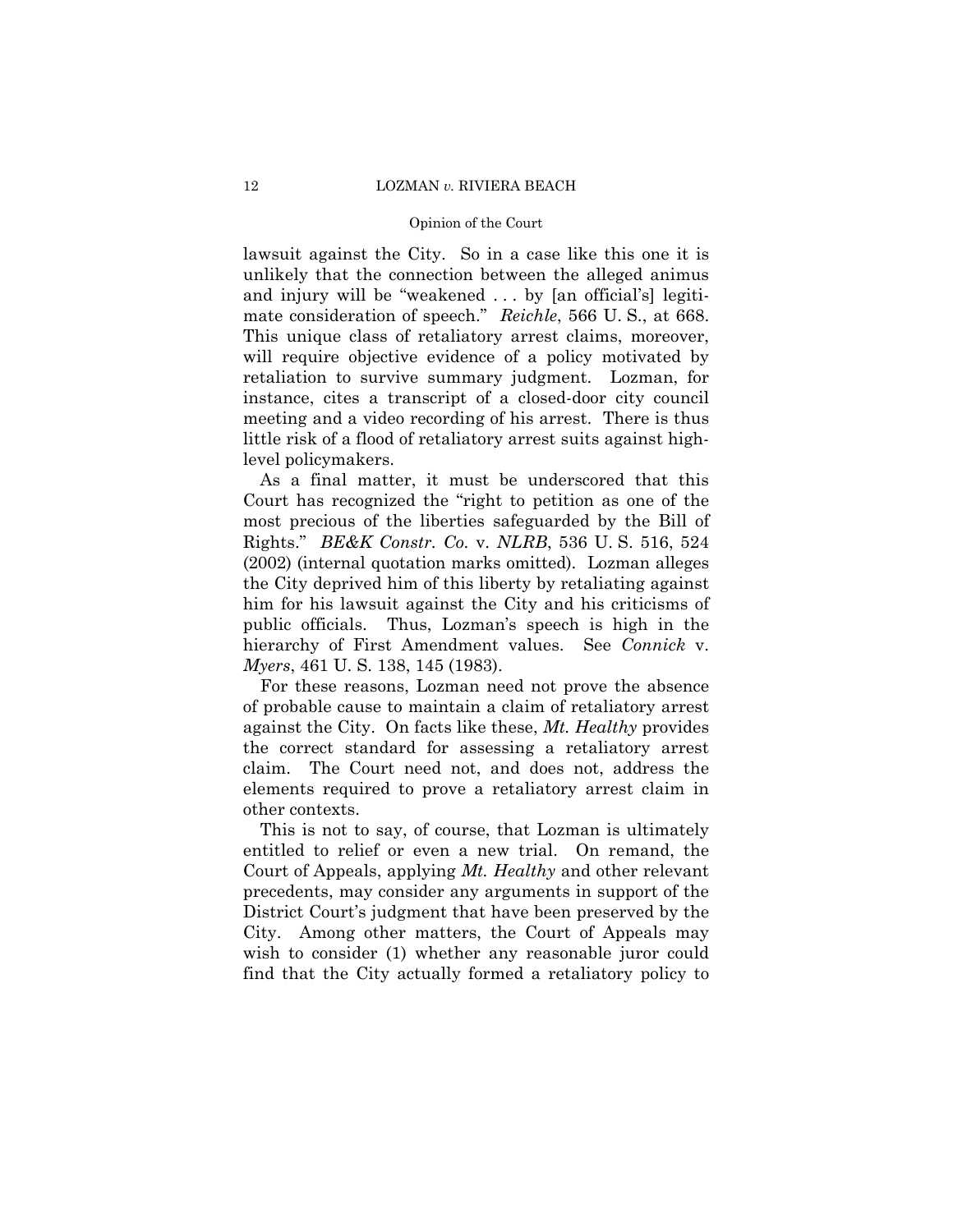intimidate Lozman during its June 2006 closed-door session; (2) whether any reasonable juror could find that the November 2006 arrest constituted an official act by the City; and (3) whether, under *Mt. Healthy*, the City has proved that it would have arrested Lozman regardless of any retaliatory animus—for example, if Lozman's conduct during prior city council meetings had also violated valid rules as to proper subjects of discussion, thus explaining his arrest here.

For these reasons, the judgment of the Court of Appeals is vacated, and the case is remanded for further proceedings consistent with this opinion.

*It is so ordered.*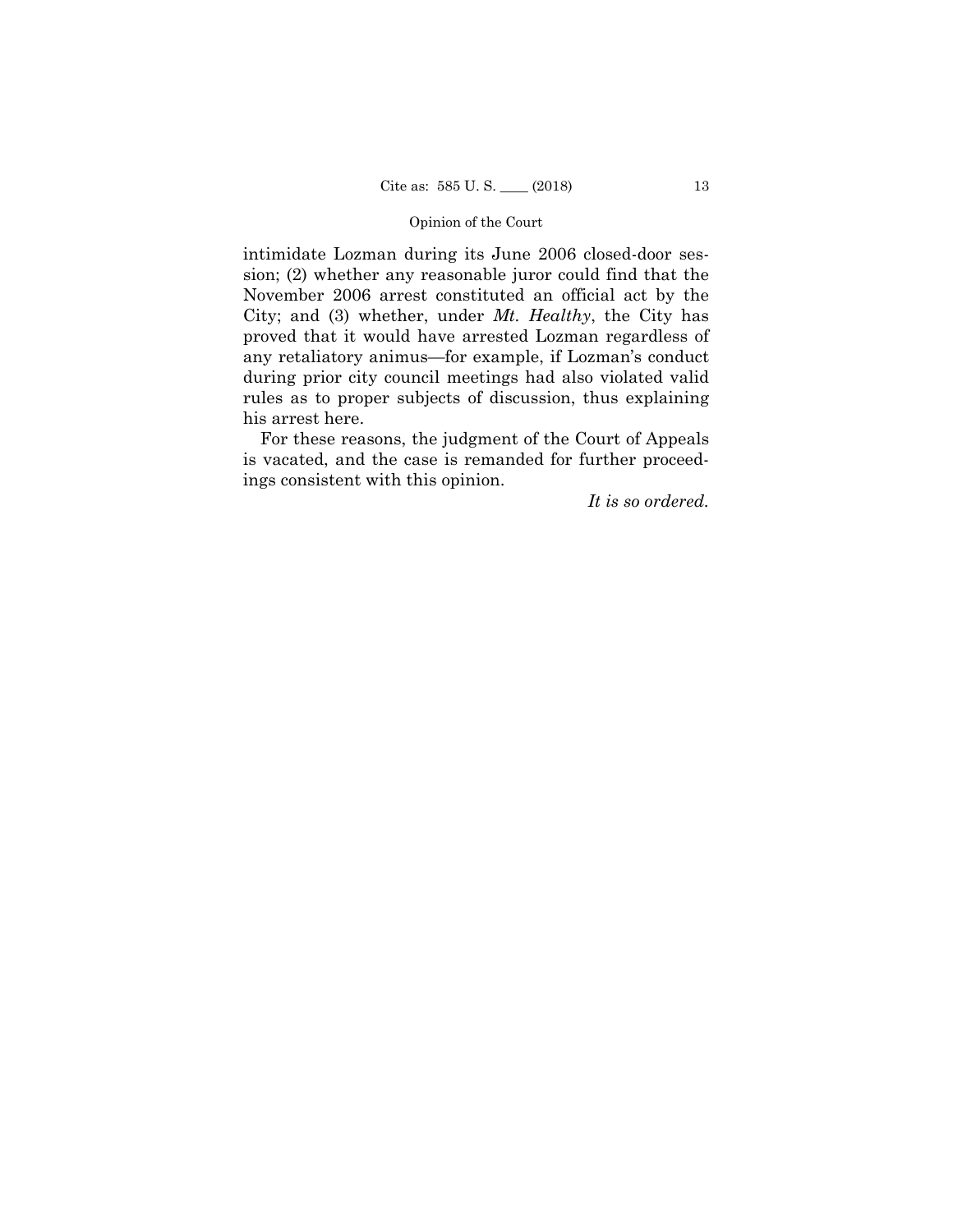### $\frac{1}{2}$  , where  $\frac{1}{2}$ **SUPREME COURT OF THE UNITED STATES**

#### $\frac{1}{2}$  ,  $\frac{1}{2}$  ,  $\frac{1}{2}$  ,  $\frac{1}{2}$  ,  $\frac{1}{2}$  ,  $\frac{1}{2}$ No. 17–21

# FANE LOZMAN, PETITIONER *v.* CITY OF RIVIERA BEACH, FLORIDA

# ON WRIT OF CERTIORARI TO THE UNITED STATES COURT OF APPEALS FOR THE ELEVENTH CIRCUIT

[June 18, 2018]

# JUSTICE THOMAS, dissenting.

 little relation to the offense of arrest. See *ante,* at 11–12. No one briefed, argued, or even hinted at the rule that the We granted certiorari to decide "whether the existence of probable cause defeats a First Amendment claim for retaliatory arrest under [42 U. S. C.] §1983." *Ante,* at 5. Instead of resolving that question, the Court decides that probable cause should not defeat a "unique class of retaliatory arrest claims." *Ante,* at 12. To fall within this unique class, a claim must involve objective evidence, of an official municipal policy of retaliation, formed well before the arrest, in response to highly protected speech, that has Court announces today. Instead of dreaming up our own rule, I would have answered the question presented and held that plaintiffs must plead and prove a lack of probable cause as an element of a First Amendment retaliatoryarrest claim. I respectfully dissent.

I

The petition for certiorari asked us to resolve whether "the existence of probable cause defeat[s] a First Amendment retaliatory-arrest claim as a matter of law." Pet. for Cert. i. That question has divided the federal courts for decades. See *id.*, at 10–13. We granted certiorari to consider it six years ago in *Reichle* v. *Howards*, 566 U. S. 658,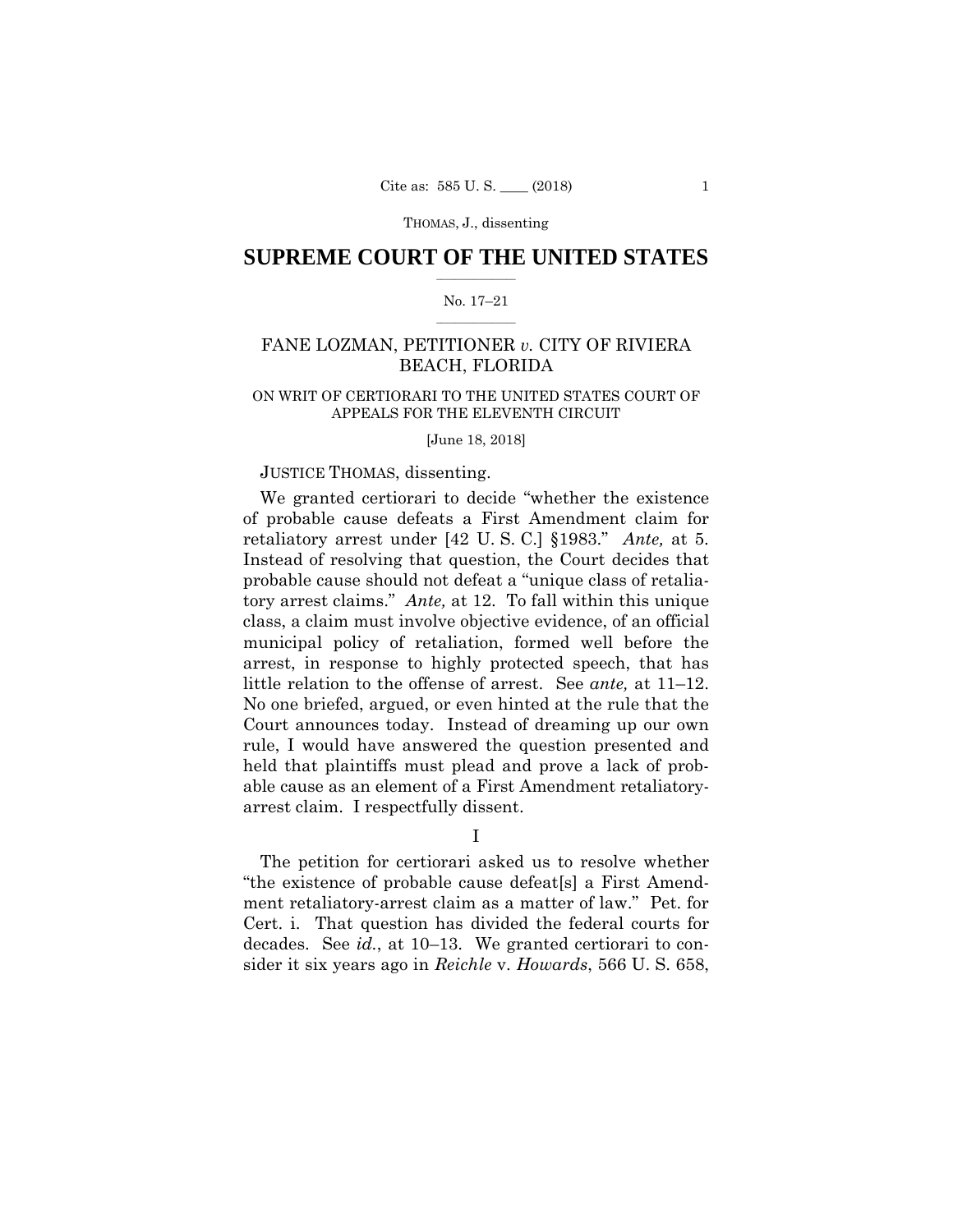663 (2012). But we did not resolve it then because the petitioner's second question presented—whether qualified immunity applied—fully resolved the case. *Ibid.* Since *Reichle*, the split in the federal courts has widened. See Pet. for Cert. 12–13. In this case, we again granted certiorari, 538 U.S.  $\qquad$  (2017), this time only on the question of probable cause, see Pet. for Cert. i.

Yet the Court chooses not to resolve that question, leaving in place the decades-long disagreement among the federal courts. The parties concentrated all their arguments on this question in their briefs and at oral argument. Neither party suggested that there was something special about Fane Lozman's claim that would justify a narrower rule. See, *e.g.,* Tr. of Oral Arg. 15–16 (refusing to take the "fallback position" that this "is some special kind of case"). Yet the Court does that work for them by defining a "unique class of retaliatory arrest claims" that do not require plaintiffs to plead and prove a lack of probable cause. *Ante,* at 12.

By my count, the Court has identified five conditions that are necessary to trigger its new rule. First, there must be "an 'official municipal policy' of intimidation." *Ante,* at 11 (quoting *Monell* v. *New York City Dept. of Social Servs.*, 436 U. S. 658, 691 (1978)). Second, the policy must be "premeditated" and formed well before the arrest—here, for example, the policy was formed "months earlier." *Ante*, at 11.<sup>1</sup> Third, there must be "objective evidence" of such a policy. *Ante,* at 12. Fourth, there must be "little relation" between the "protected speech" that prompted the retaliatory policy and "the criminal offense

——————

<sup>1</sup>This requirement suggests that the Court's rule does not apply when the "policy" that the plaintiff challenges is an on-the-spot decision by a single official with final policymaking authority, like the "policy" that this Court recognized in *Pembaur* v. *Cincinnati*, 475 U. S. 469 (1986). See *id.,* at 484–485 (holding that a county prosecutor's order to forcibly enter the plaintiff's clinic was a "municipal policy").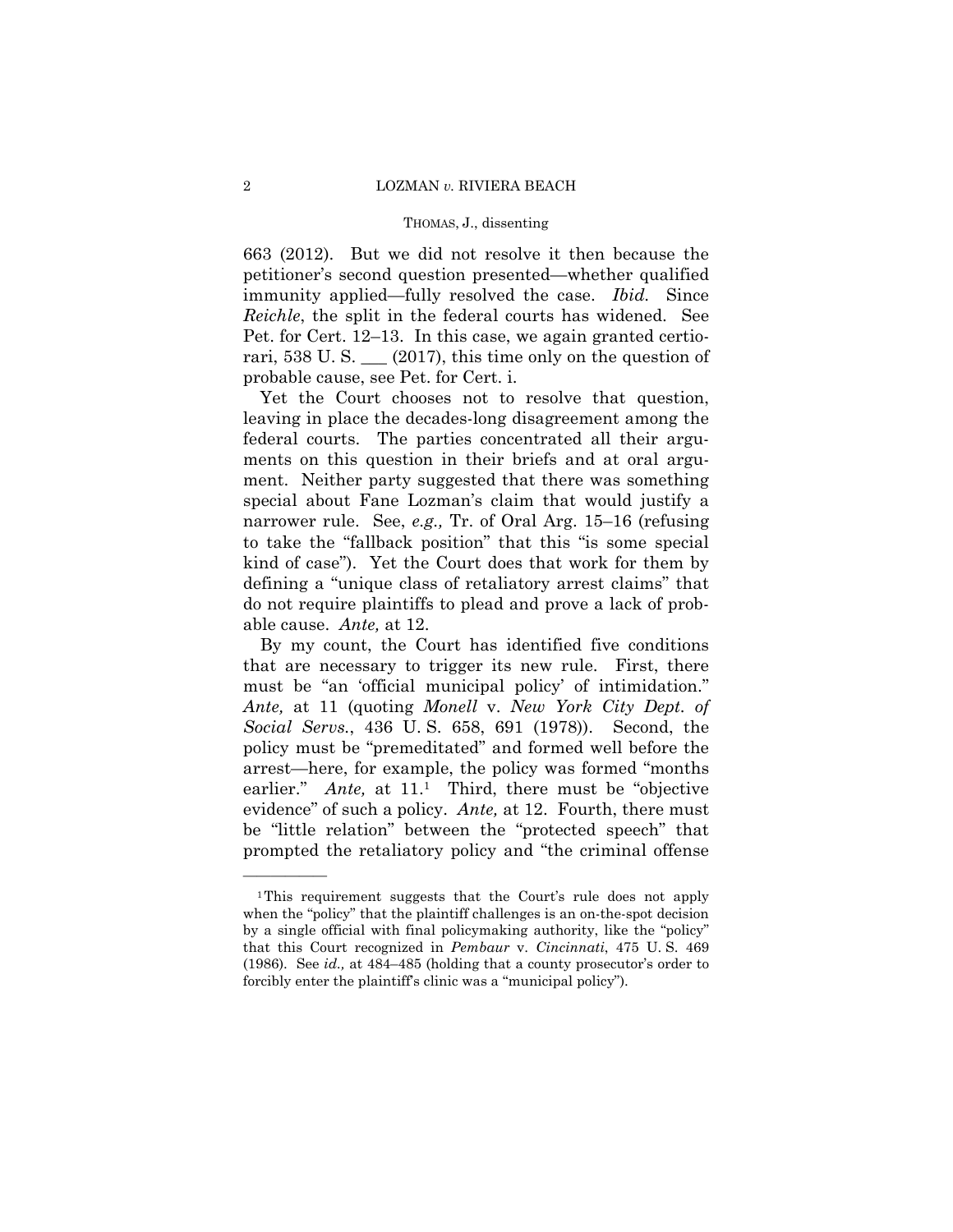for which the arrest is made." *Ante,* at 11. Finally, the protected speech that provoked the retaliatory policy must be "high in the hierarchy of First Amendment values." *Ante,* at 12. Where all these features are present, the Court explains, there is not the same "causation problem" that exists for other retaliatory-arrest claims. *Ante,* at 11.

I find it hard to believe that there will be many cases where this rule will even arguably apply, and even harder to believe that the plaintiffs in those cases will actually prove all five requirements. Not even Lozman's case is a good fit, as the Court admits when it discusses the relevant considerations for remand. See *ante,* at 12–13. In my view, we should not have gone out of our way to fashion a complicated rule with no apparent applicability to this case or any other.

II

claim must plead and prove an absence of probable cause.<sup>2</sup> creates '"a species of tort liability."'" *Memphis Commu-*Turning to the question presented, I would hold that plaintiffs bringing a First Amendment retaliatory-arrest This Court has "repeatedly noted that 42 U. S. C. §1983 *nity School Dist.* v. *Stachura*, 477 U. S. 299, 305 (1986) (footnote omitted). Accordingly, we "defin[e] the contours and prerequisites of a §1983 claim" by "look[ing] first to the common law of torts." *Manuel* v. *Joliet*, 580 U. S. \_\_\_, \_\_\_ (2017) (slip op., at 12); see, *e.g., Heck* v. *Humphrey*,

512 U. S. 477, 484 (1994) (analogizing to the "common-law cause of action for malicious prosecution"); *id.,* at 491 (THOMAS, J., concurring) (emphasizing that the decision

——————

<sup>2</sup> I am skeptical that 42 U. S. C. §1983 recognizes a claim for retaliatory arrests under the First Amendment. I adhere to the view that "*no*  'intent-based' constitutional tort would have been actionable under the §1983 that Congress enacted." *Crawford-El* v. *Britton*, 523 U. S. 574, 612 (1998) (Scalia, J., dissenting). But because no party presses this argument, I assume that such claims are actionable under §1983.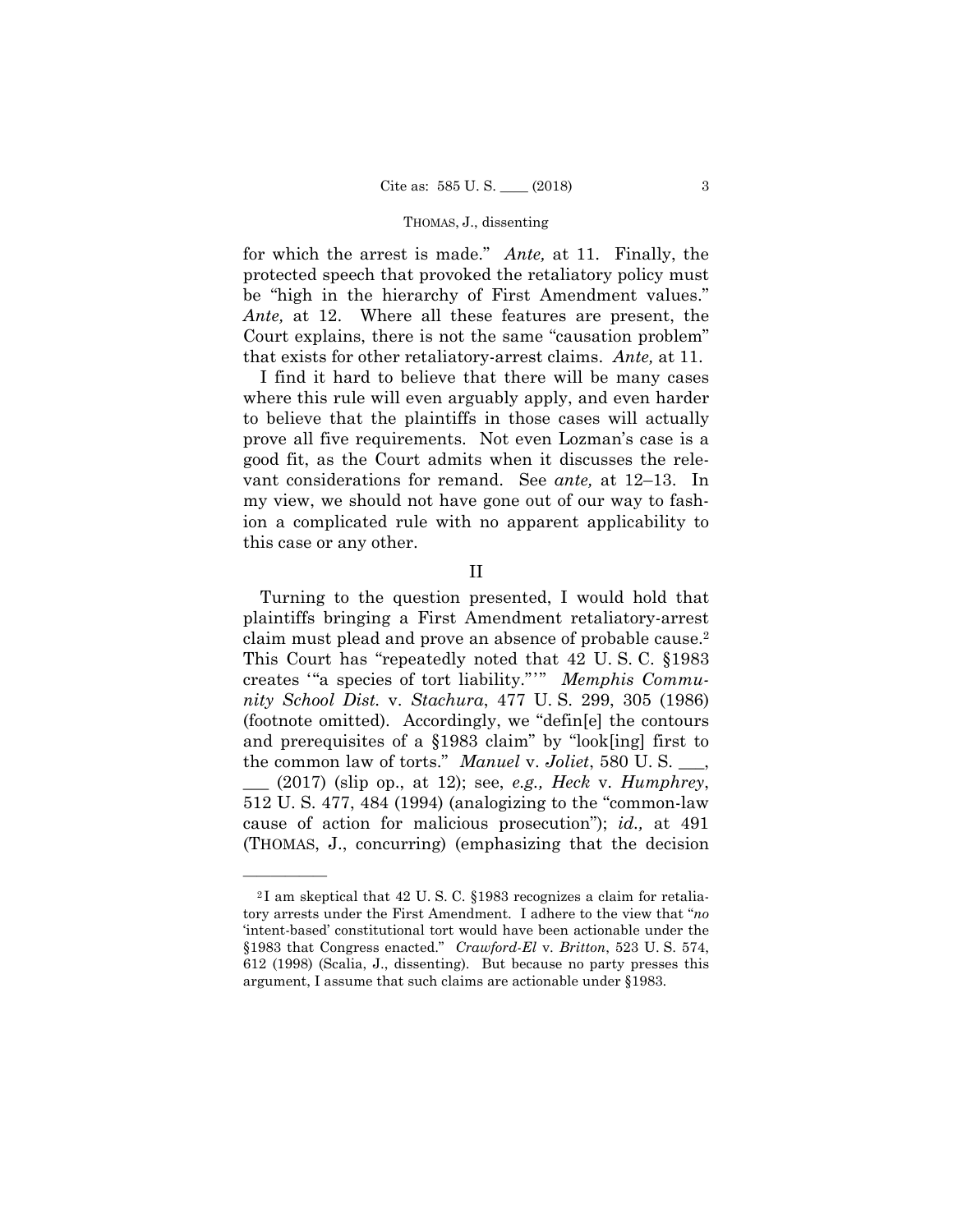was "consistent . . . with the state of the common law at the time §1983 was enacted").

When §1983 was enacted, there was no common-law tort for retaliatory arrest in violation of the freedom of speech. See *Hartman* v. *Moore*, 547 U. S. 250, 259 (2006). I would therefore look to the common-law torts that "provid[e] the closest analogy" to this claim. *Heck*, *supra*, at 484. The closest analogs here are the three arrest-based torts under the common law: false imprisonment, malicious prosecution, and malicious arrest. In defining the elements of these three torts, 19th-century courts emphasized the importance of probable cause.

*Catchpole*, 2 Cald. 291, 295 (K. B. 1783). This concern Consider first the tort of false imprisonment. Commonlaw courts stressed the need to shape this tort with an "indulgence" for peace officers, who are "specially charged with a duty in the enforcement of the laws." T. Cooley, Law of Torts 175 (1880) (Cooley); see, *e.g., Hogg* v. *Ward*, 3 H. & N. 417, 423, 157 Eng. Rep. 533, 536 (Ex. 1858) (opinion of Watson, B.) (stressing "the utmost importance that the police throughout the country should be supported in the execution of their duty"). Accordingly, private citizens were always liable for false imprisonment if the arrestee had not actually committed a felony, but constables were "excused" if they had "made [the arrest] on reasonable grounds of belief "—*i.e.,* probable cause. Cooley 175; accord, 2 C. Addison, Law of Torts §803, p. 18 (1876); 1 F. Hilliard, The Law of Torts or Private Wrongs §18, pp. 207– 208, and n. (a) (1866). As Lord Mansfield explained, it was "of great consequence to the police" that probable cause shield officers from false-imprisonment claims, as "it would be a terrible thing" if the threat of liability dissuaded them from performing their official duties. *Ledwith* v. outweighed "the mischief and inconvenience to the public" from the reality that "[m]any an innocent man has and may be taken up upon suspicion." *Ibid.* Many State Su-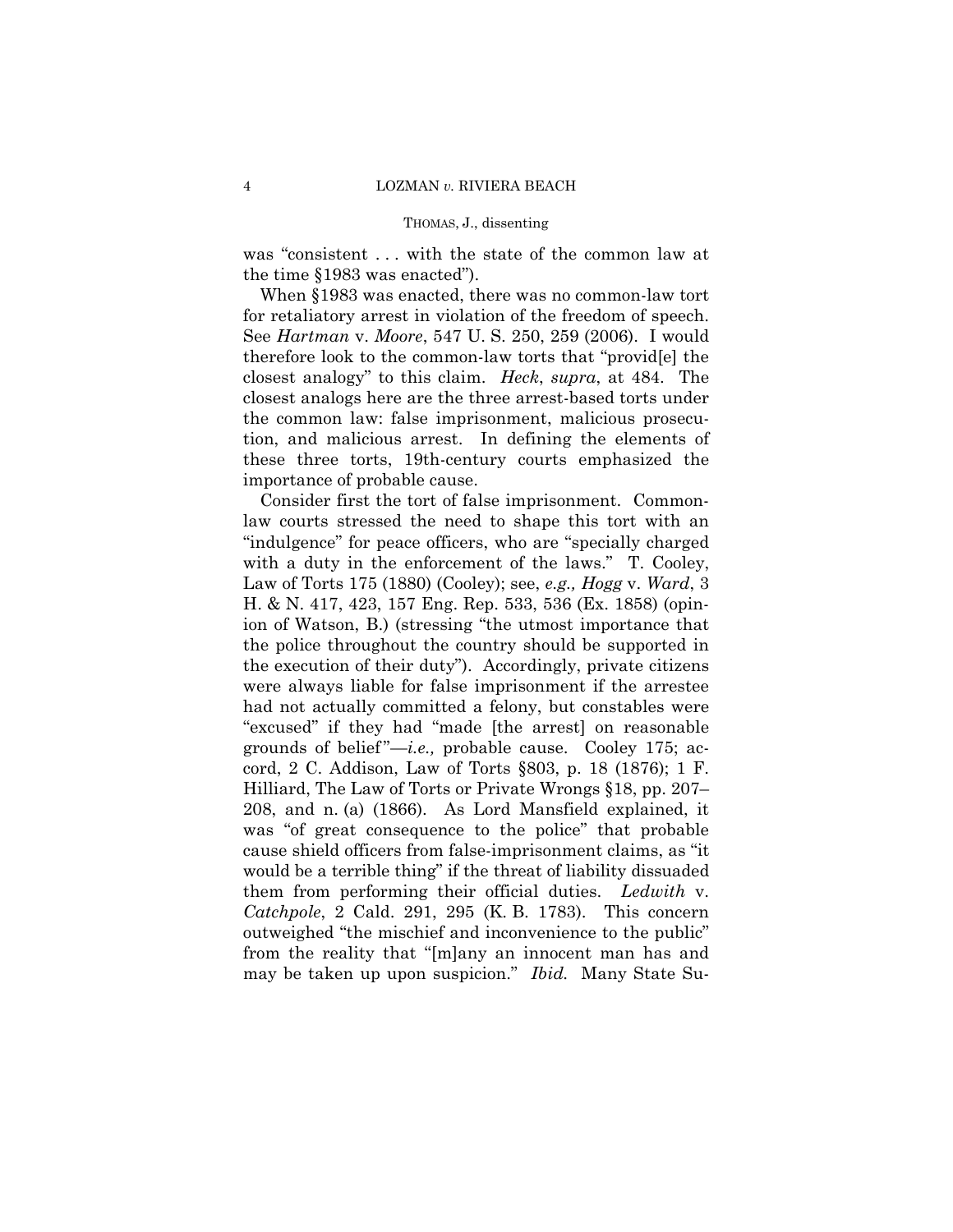preme Courts agreed with Lord Mansfield's reasoning. See, *e.g., Burns* v. *Erben*, 40 N. Y. 463, 469 (1869) (opinion of Woodruff, J.) (quoting *Ledwith*); *Brockway* v. *Crawford*, 48 N. C. 433, 437 (1856) ("[The] exempt[ion] for responsibility" for arrests based on probable cause "encourages... a sharp look-out for the apprehension of felons"). As one court put it, "How, in the great cities of this land, could police power be exercised, if every peace officer is liable to civil action for false imprisonment" whenever "persons arrested upon probable cause shall afterwards be found innocent?" *Hawley* v. *Butler*, 54 Barb. 490, 496 (N. Y. Sup. 1868).

 the enforcement of the criminal laws requires this rule"). Courts also stressed the importance of probable cause when defining the torts of malicious prosecution and malicious arrest. See, *e.g., Ahern* v. *Collins*, 39 Mo. 145, 150 (1866) (holding that "malice and want of probable cause are necessary ingredients of both"). For the tort of malicious prosecution, courts emphasized the "necessity" of both the "allegation" and "proof" of probable cause, in light of the public interest "that criminals should be brought to justice." *Hogg* v. *Pinckney*, 16 S. C. 387, 393 (1882); see also *Chrisman* v. *Carney*, 33 Ark. 316, 326 (1878) ("The existence of probable cause is of itself alone a complete defense . . . . The interest which society has in Similarly, if the element of probable cause were not "strictly guarded," "ill consequences would ensue to the public, for no one would willingly undertake to vindicate a breach of the public law and discharge his duty to society, with the prospect of an annoying suit staring him in the face." *Ventress* v. *Rosser*, 73 Ga. 534, 541 (1884); accord, *Cardival* v. *Smith*, 109 Mass. 158 (1872). The element of probable cause also played an evidentiary role for both torts. Lack of probable cause provided "evidence of malice, though inconclusive," *Herman* v. *Brookerhoff*, 8 Watts 240, 241 (Pa. 1839), because "[m]alice may be inferred from a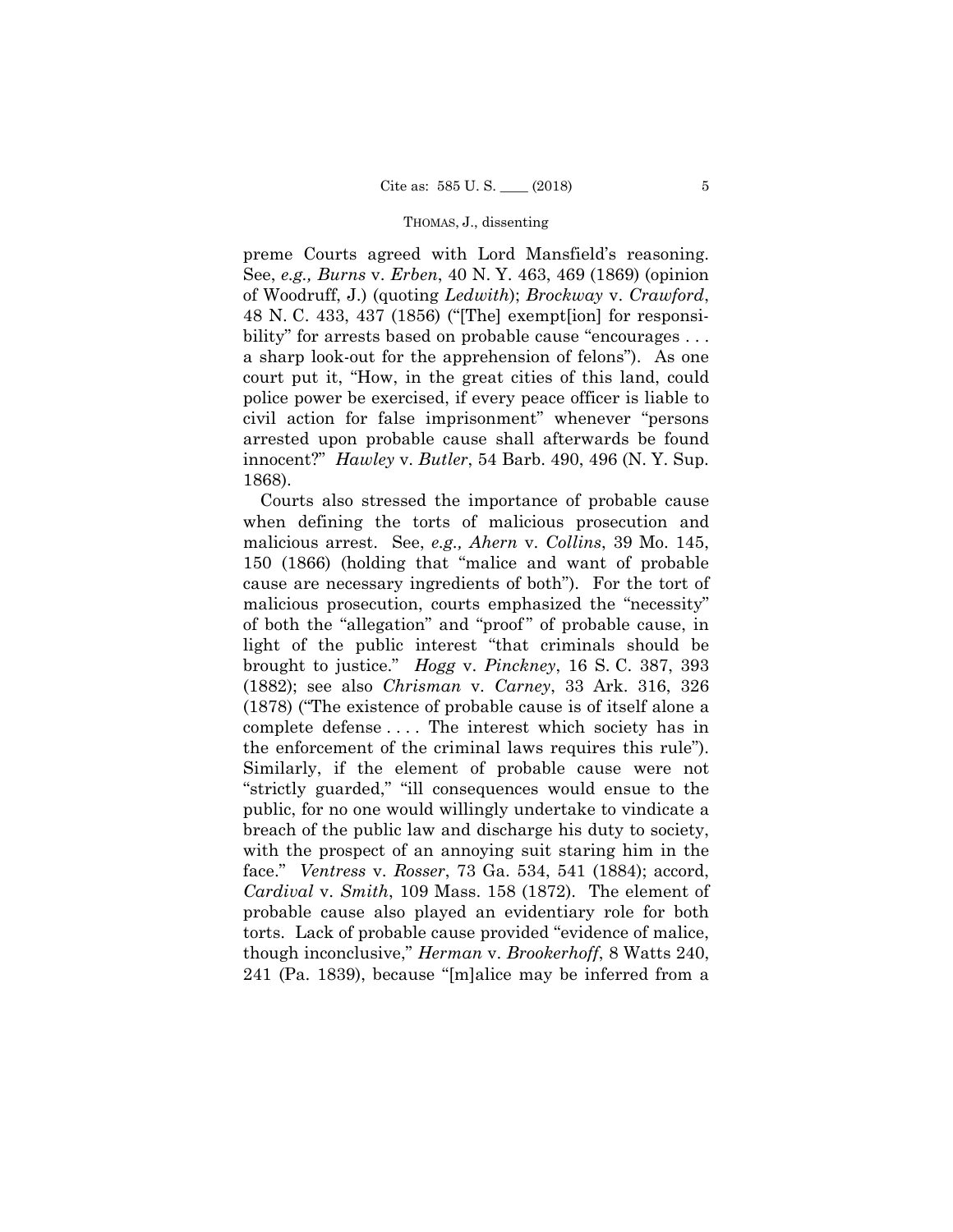total want of probable cause," *Ventress*, *supra*, at 541; accord, *Ahern*, *supra*, at 150.

In sum, when §1983 was enacted, the common law recognized probable cause as an important element for ensuring that arrest-based torts did not unduly interfere with the objectives of law enforcement. Common-law courts were wary of "throw[ing] down the bars which protect public officers from suits for acts done within the scope of their duty and authority, by recognizing the right of every one who chooses to imagine or assert that he is aggrieved by their doings, to make use of an allegation that they were malicious in motive to harass them with suits on that ground." *Chelsey* v. *King*, 74 Me. 164, 175– 176 (1882).

Applying that principle here, it follows that plaintiffs bringing a First Amendment retaliatory-arrest claim under §1983 should have to plead and prove a lack of probable cause. I see no justification for deviating from the historical practice simply because an arrest claim is framed in terms of the First Amendment. Even under a First Amendment theory, "the significance of probable cause or the lack of it looms large." *Hartman,* 547 U. S., at 265. The presence of probable cause will tend to disprove that the arrest was done out of retaliation for the plaintiff 's speech, and the absence of probable cause will tend to prove the opposite. See *id.,* at 261. Because "[p]robable cause or its absence will be at least an evidentiary issue in practically all such cases" and "[b]ecause showing [its] absence . . . will have high probative force, and can be made mandatory with little or no added cost," the absence of probable cause should be an "element" of the plaintiff 's case. *Id.,* at 265–266; see also *id.*, at 264, n. 10 (refusing to carve out an exception for unusual cases).

Moreover, as with the traditional arrest-based torts, police officers need the safe harbor of probable cause in the First Amendment context to be able to do their jobs